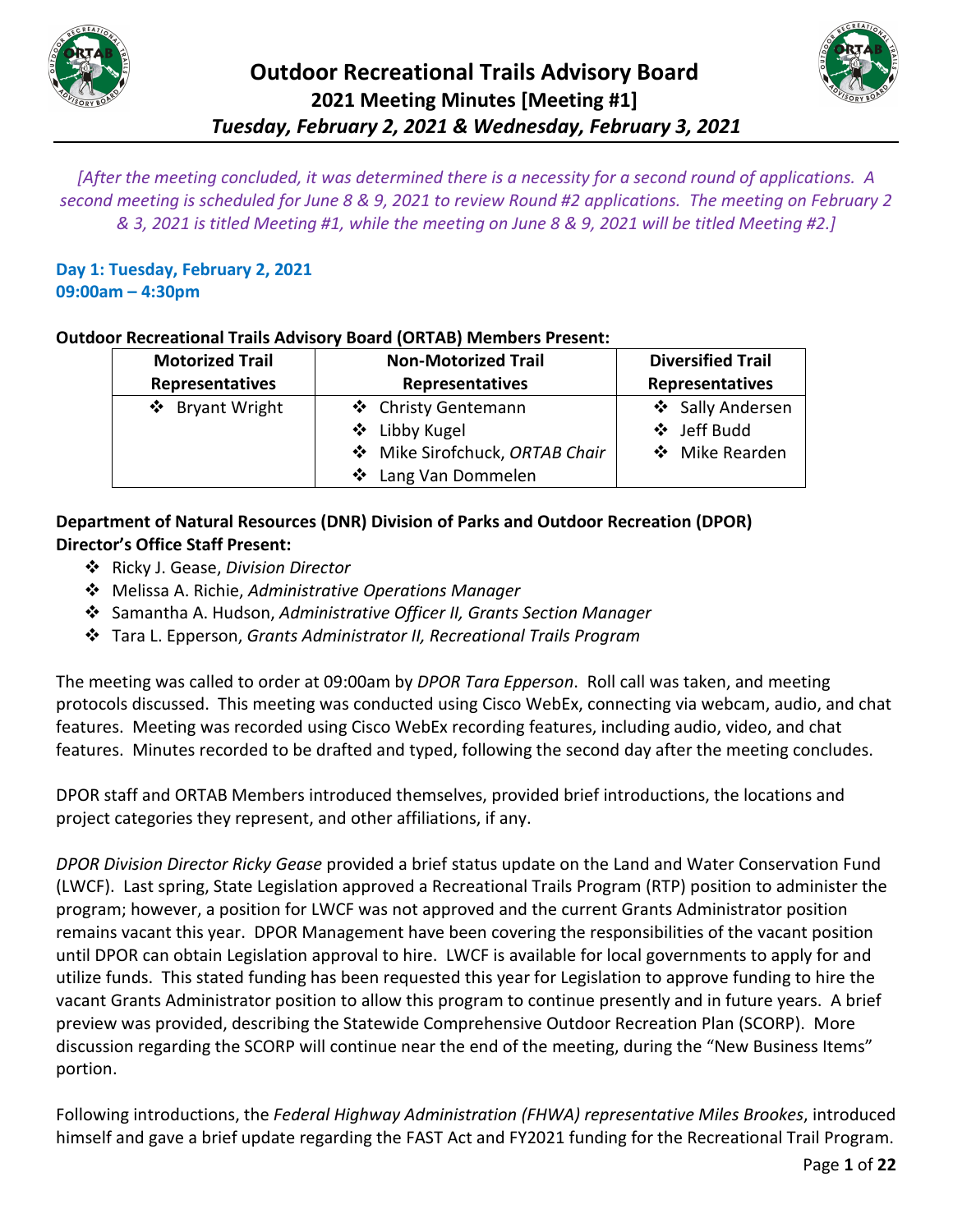



The FAST Act is a five-year surface transportation authorization, signed by President Obama in 2015, allowing the authorization of implementing the RTP. The FAST Act expired September 30, 2020, and has been extended another year, scheduled to expire September 30, 2021. FY2021 funding for the RTP remains the same as last year and recent prior years, no changes to funding in FY2021. FHWA authorizes \$1.5 million available for RTP Funds [not including Department of Transportation (DOT) Stipulation Authority, which allows for \$1.36 million of funding available for awarding.] No changes regarding federal protocols for the RTP. Congress is currently of progress of implementing another long-term authorization plan, which will hopefully pass in July 2021. FHWA hopes to receive more news then.

*ORTAB Chairperson Mike Sirofchuck* discussed opportunity for public comment during today's and tomorrow's meetings. ORTAB Members may choose to update their scores during discussion at any time; scores will be finalized near the conclusion of meeting when final recommendations are provided to *DPOR Director Ricky Gease.* ORTAB Members are responsible for declaring any conflicts of interest for project before discussion begins and must notate on their ORTAB Scoresheets. [In accordance with AS 39.52.220]. Mike expresses that he will do the best to allow everyone an opportunity to speak. He will be calling upon ORTAB Members in different orders to ensure everyone speaks and change order to allow ORTAB Members to speak at different times. ORTAB Members may also state that he/she has "no comments," certainly acceptable when discussing the project applications.

*ORTAB Chairperson Mike Sirofchuck* moved for ORTAB to vote and select an ORTAB Vice Chairperson to cover the ORTAB Chairperson duties, in cases where the Chairperson is unavailable. ORTAB Member Jeff Budd, nominated by *ORTAB Chairperson Mike Sirofchuck*, to serve as ORTAB Vice Chairperson. *Jeff Budd* has had experience in prior years' serving on ORTAB, this being Mr. Budd's fifth term. Mr. Budd served as ORTAB Chairperson when he served in prior terms and has much experience with directing ORTAB meetings and are experienced with the ORTAB Chairperson's responsibilities. Mr. Budd agreed to serve as ORTAB Vice Chairperson. *Sally Anderson* seconded recommendation. Motion passed, with majority vote, and no opposition. *Jeff Budd* selected and approved to serve as ORTAB Vice Chairperson.

Public Comments session began, per ORTAB Chairperson's discretion. Each person was allowed two (2) minutes to speak. Mike asked if any applicants on the phone would like to speak.

- Mindy Eggleston with Delta Junction Trails Association (DJTA) offered assistance during the discussion of their organization's application and will be available.
- **E** Lynne Brandon with Sitka Trails Works (STW) "echoes" Ms. Eggleston. Available to answer any questions during discussion of their organization's application.
- Steve Cleary with Alaska Trails, also available to answer any questions during discussion of their organization's applications.
- Shawna Popovici with DPOR Interpretation and Education Section, representing two (2) Safety & Education projects. Available to answer any questions during discussion.
- Harry Holt with Lake Louise Snow Machine Club (LLSMC), first year applying with RTP. Available to answer any questions during discussion.
- Steve Neel, prior Grants Administrator for RTP, listening into call. No applications submitted but listening to meeting.
- Melissa Smith with DPOR Ninilchik Region, submitted an RTP application. Available to answer any questions during discussion.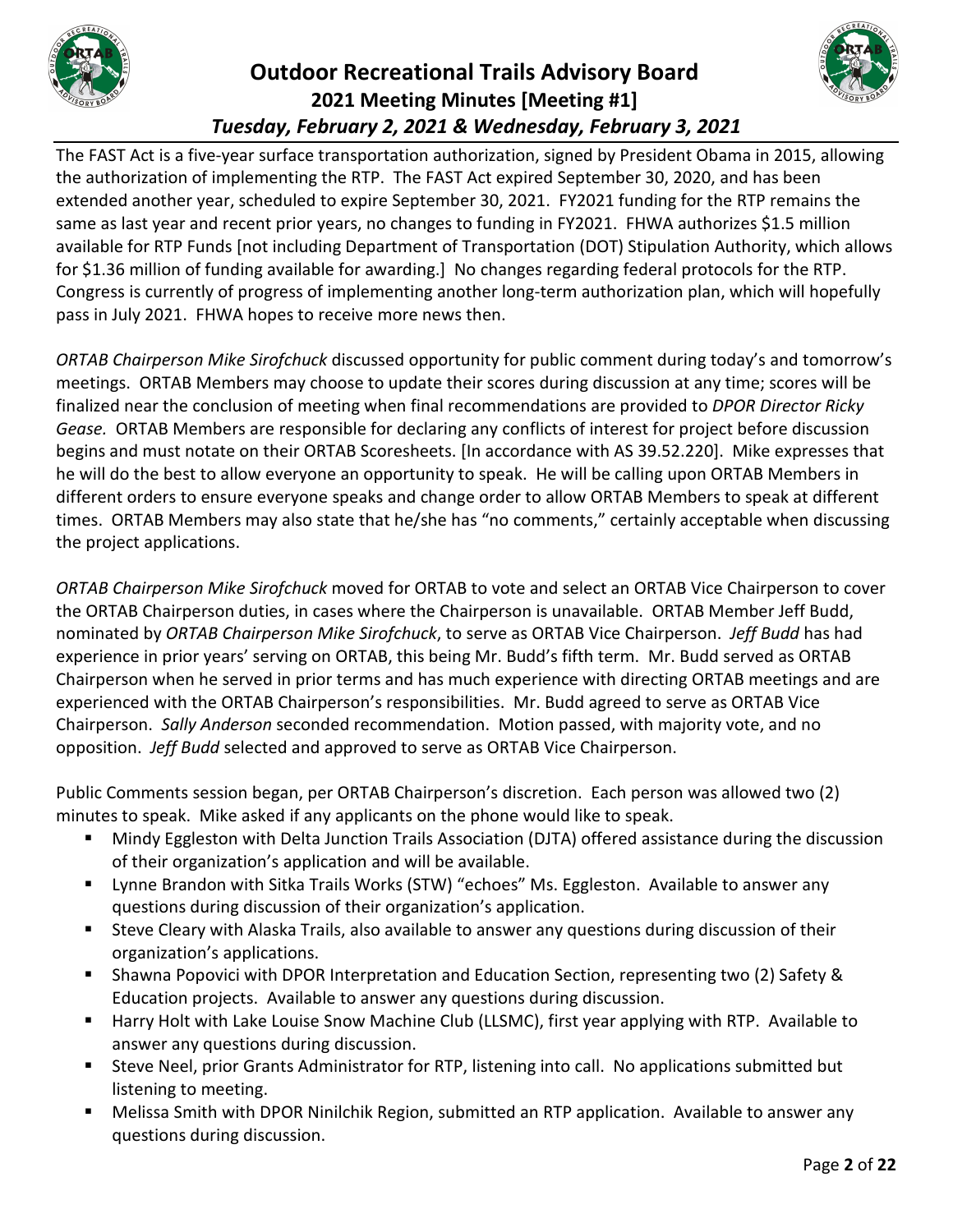



Lanette Oliver with Valdez Adventure Alliance, available to answer any questions during discussion.

Geoffrey Orth, listening into call.

Land and Water Conservation Fund (LWCF) application discussion and scoring began.

|    | $\mathbf{Q}$                                                       |             |                                               |                                |                |
|----|--------------------------------------------------------------------|-------------|-----------------------------------------------|--------------------------------|----------------|
|    | <b>Total Participating Cost</b>                                    |             | \$2,500,000.00                                | <b>Total Project Cost</b>      | \$2,500,000.00 |
|    | <b>Match Requirement</b>                                           |             | \$1,250,000.00                                |                                |                |
|    | <b>Federal Funds Requested</b>                                     |             | \$1,250,000.00                                | <b>Non-Participating Costs</b> | \$0            |
|    | <b>Project Category:</b>                                           | Development |                                               |                                |                |
|    | <b>Organization Name:</b> DNR DPOR Design and Construction Section |             |                                               |                                |                |
| 1. | <b>Project Title:</b>                                              |             | Old Kasilof Landing SRS Facility Improvements |                                |                |

#### **ORTAB Discussion/Questions or Comments:**

- *Christy Gentemman* asked, if the project site is conveniently reached by public transportation? Applicant responded yes, it is off a public road system, off K Beach Road.
- *Libby Kugel* asked what is the plan for LWCF if there is no staff available (vacant Grants Administrator position) to administer the program?
- *Mike Rearden* asked if this site would be only for boat retrieval, not for boat launching, correct? Applicant responded yes, the river is mainly drift boats, so the boats could be retrieved down river at this retrieval site. The launch facility is upriver. This site downriver would be the only public retrieval site.
- *Sally Andersen* asked if there was a public call for LWCF applications? *DPOR Director Ricky Gease* responded the current application cycle was focused on state-funded projects, while in Spring 2021, there is a plan to call for other LWCF project applications. This was necessary to obligate/award current LWCF funds available so that funding does not lapse. There are tight time-restraints currently.

Recreational Trails Program (RTP) applications discussion and scoring began.

*DPOR Tara Epperson* provided a brief overview of the RTP and awarding processes. New updates with the ORTAB Scoresheet to better align with the outline of the RTP application. Would appreciate recommendations and feedback from ORTAB on how to continue improvements and suggestions to assist ORTAB in scoring projects.

*[Ranked as follows, in order as discussed during meeting, not by ORTAB Score]*

| 1. Project Title:                       | Eklutna Lakeside Trail Brushing |             |                                |             |
|-----------------------------------------|---------------------------------|-------------|--------------------------------|-------------|
| <b>Organization Name:</b> Alaska Trails |                                 |             |                                |             |
| <b>Project Category:</b>                | Diversified                     |             |                                |             |
| <b>Federal Funds Requested</b>          |                                 | \$75,000.00 | <b>Non-Participating Costs</b> | \$20.67     |
| Match Requirement                       |                                 | \$8,333.33  |                                |             |
| <b>Total Participating Cost</b>         |                                 | \$83,333.33 | <b>Total Project Cost</b>      | \$83,354.00 |
| Final Average ORTAB Score: 86.14/100    |                                 |             |                                |             |
|                                         |                                 |             |                                |             |

#### **ORTAB Discussion/Questions or Comments:**

ORTAB general feedback, this is a very high-use area and would be considered a good project.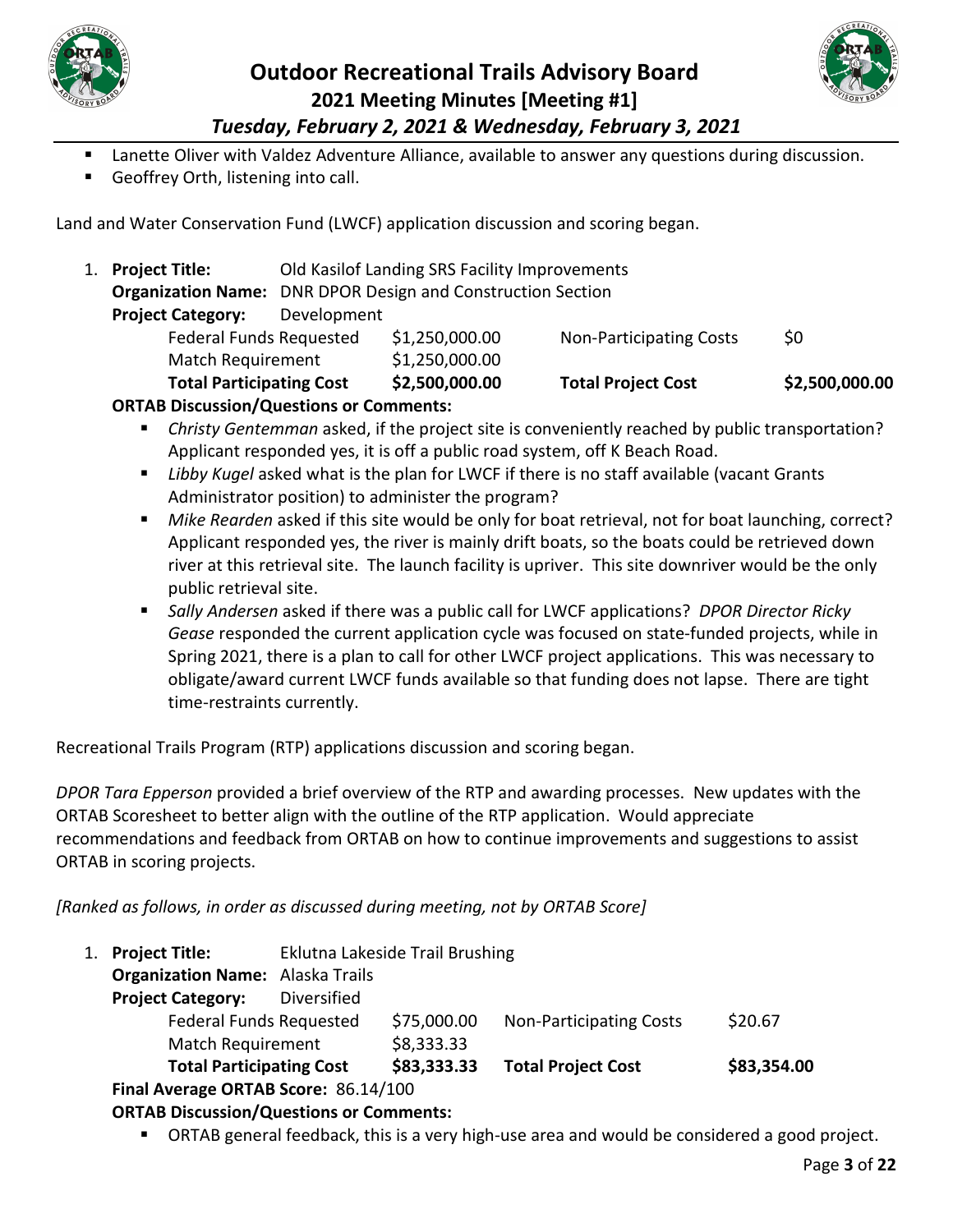

# **Outdoor Recreational Trails Advisory Board 2021 Meeting Minutes [Meeting #1]**



*Tuesday, February 2, 2021 & Wednesday, February 3, 2021*

 *Libby Kugel* and *Bryant Wright* state they are board members of Alaska Trails, with no direct affiliations with the project. ORTAB Members discussed and agreed that there was no conflict of interest. [During discussion in Day #2, ORTAB Members reconsidered and determined this would be a conflict of interest. Scores redacted.]

| <b>Total Participating Cost</b>         |                            | \$80,000.00 | <b>Total Project Cost</b>      | \$80,000.00 |
|-----------------------------------------|----------------------------|-------------|--------------------------------|-------------|
| <b>Match Requirement</b>                |                            | \$8,000.00  |                                |             |
| <b>Federal Funds Requested</b>          |                            | \$72,000.00 | <b>Non-Participating Costs</b> | \$0         |
| <b>Project Category:</b>                | Non-Motorized              |             |                                |             |
| <b>Organization Name:</b> Alaska Trails |                            |             |                                |             |
| 2. Project Title:                       | Little O'Malley Peak Trail |             |                                |             |

### **Final Average ORTAB Score:** 88.43/100

### **ORTAB Discussion/Questions or Comments:**

- ORTAB general feedback, a good project and glad to see the proposed plan.
- *Libby Kugel* and *Bryant Wright* state they are board members of Alaska Trails, with no direct affiliations with the project. ORTAB Members discussed and agreed that there was no conflict of interest. [During discussion in Day #2, ORTAB Members reconsidered and determined this would be a conflict of interest. Scores redacted.]
- 3. **Project Title:** Delta River Walk Park, Phase I

**Organization Name:** Delta Junction Trails Association

| <b>Project Category:</b> | Diversified |
|--------------------------|-------------|
|--------------------------|-------------|

| <b>Total Participating Cost</b> | \$83,333.00 | <b>Total Project Cost</b> | \$85,776.00 |
|---------------------------------|-------------|---------------------------|-------------|
| Match Requirement               | \$8,333.00  |                           |             |
| <b>Federal Funds Requested</b>  | \$75,000.00 | Non-Participating Costs   | \$2,443.00  |
| - , - - - - - - - - ,           |             |                           |             |

### **Final Average ORTAB Score:** 87.89/100

### **ORTAB Discussion/Questions or Comments:**

- ORTAB general feedback, a good project, glad to see project in a more rural location, nice to see new applicants.
- *Jeff Budd* asked more clarification on David-Bacon funds. Contractor explained federal funds required as a pass-through. Applicant explained more on gravel.
- *Mike Rearden* asked how many people expected to use trail. Applicant explained high-use due to accessibility, only spot viewing spot of the river, by improving viewing spot, allow more users to visit area.
- 4. **Project Title:** Chugach State Park Video Trail Guides

**Organization Name:** DNR DPOR Interpretation and Education Section **Project Category:** Safety & Education Federal Funds Requested \$35,581.80 Non-Participating Costs \$1,732.00 Match Requirement \$3,953.53 **Total Participating Cost \$39,535.33 Total Project Cost \$41,267.33 Final Average ORTAB Score:** 92.22/100 **ORTAB Discussion/Questions or Comments:**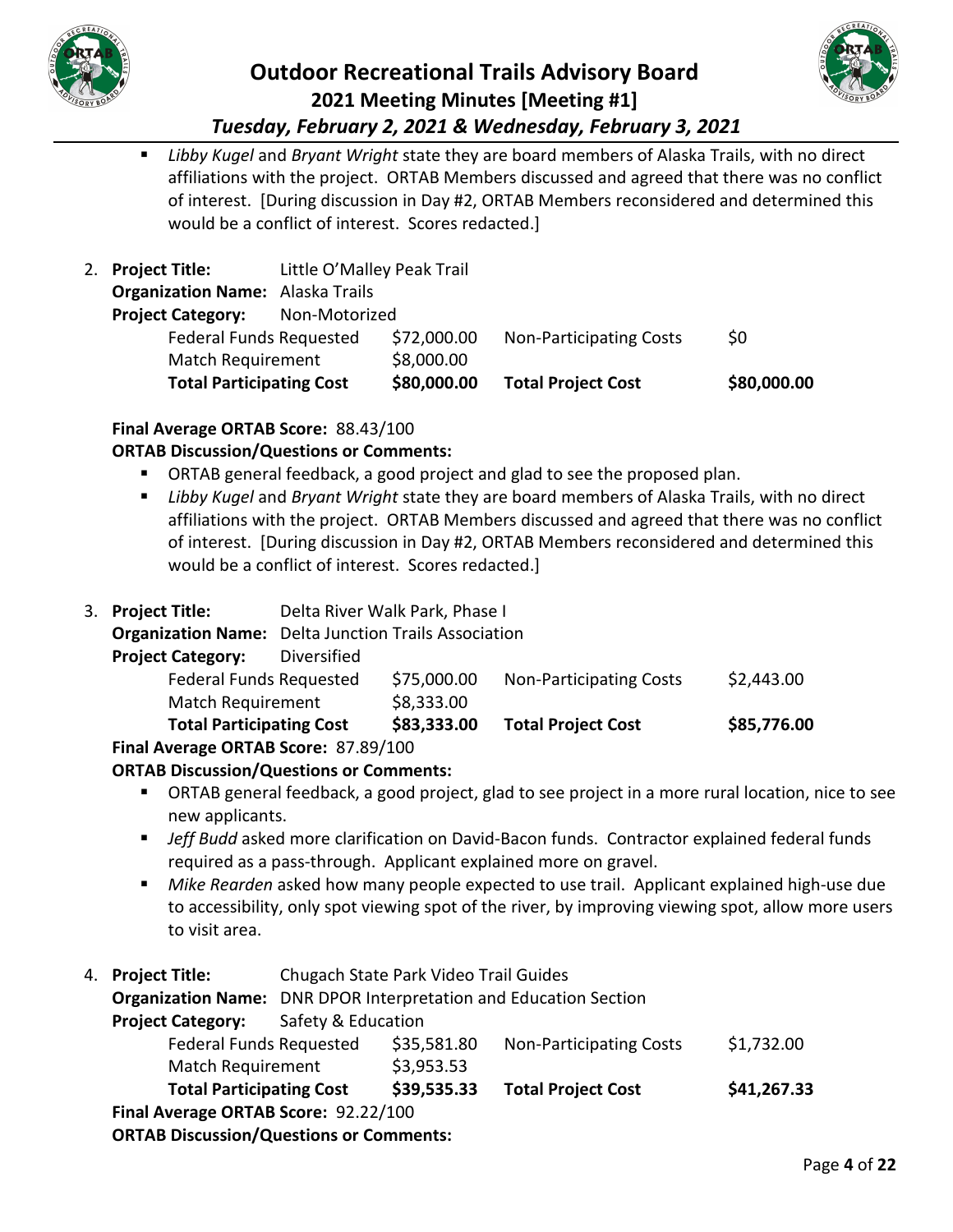



- ORTAB general feedback, good to see projects like this applied for. A good project.
- *Mike Sirofchuck* asked how many views occurred on past videos completed. Applicant stated the most recent video "Bird to Gird Trail," received over 2,000 views within first two (2) weeks and now up to 7,000 on Facebook page, not including views from YouTube channel. Especially more interest from new trail users interested in visiting the area. Internet comments received from videos has been good, a lot of viewers sharing with others to share the information about the different trails.
- 5. **Project Title:** Grewingk Glacier Management Unit **Organization Name:** DNR DPOR Interpretation and Education Section **Project Category:** Safety & Education Federal Funds Requested \$17,900.00 Non-Participating Costs \$221.11 Match Requirement \$1,988.89 **Total Participating Cost \$19,888.89 Total Project Cost \$20,110.00**

**Final Average ORTAB Score:** 86.11/100

**ORTAB Discussion/Questions or Comments:**

- ORTAB general feedback, a good project. Agreed that project is good to promote safety for trail users of this area. Pictures would be important to inform trail users of this area.
- *Bryant Wright* asked, with present dangers of area, has State Parks considered moving the location or area. *DPOR Director Ricky Gease* stated that dangers were reviewed in the area, it is an extremely popular area for trail users for glacier viewing and visiting. Promoting awareness of the area would be extremely beneficial to the area to promote safety. Applicant clarified visitors camp there, but there is no official campground.
- *Christy Gentemann* asked how labor in-house would be planned. Applicant explained that working with the University during this project. Items would be messaged thorough University experts to be sure that all information is correctly relayed in the safety material.
- **Libby Kugel asked what type of items would be relayed in safety material. Applicant explained** one item would include more of the "science" behind landslides and how they naturally occur, while the second item would include more of the "safety" aspect, and what trail users can do to promote and maintain their safety in the area. "What to watch for." Not to restrict recreation, but to ensure trail users are aware while they are recreating in the area.

### **Break for Lunch, 12:00pm – 1:00pm**

Recreational Trails Program (RTP) applications discussion and scoring continued. *[Ranked as follows, in order as discussed during meeting, not by ORTAB Score]*

| 6. Project Title:                           | Sea Lion Cove State Marine Park Trail Repairs |             |                                |             |
|---------------------------------------------|-----------------------------------------------|-------------|--------------------------------|-------------|
| <b>Organization Name:</b> Sitka Trail Works |                                               |             |                                |             |
| <b>Project Category:</b>                    | Non-Motorized                                 |             |                                |             |
| <b>Federal Funds Requested</b>              |                                               | \$33,616.23 | <b>Non-Participating Costs</b> | \$0         |
| <b>Match Requirement</b>                    |                                               | \$3,751.70  |                                |             |
| <b>Total Participating Cost</b>             |                                               | \$37,367.93 | <b>Total Project Cost</b>      | \$37,367.93 |
| Final Average ORTAB Score: 88.22/100        |                                               |             |                                |             |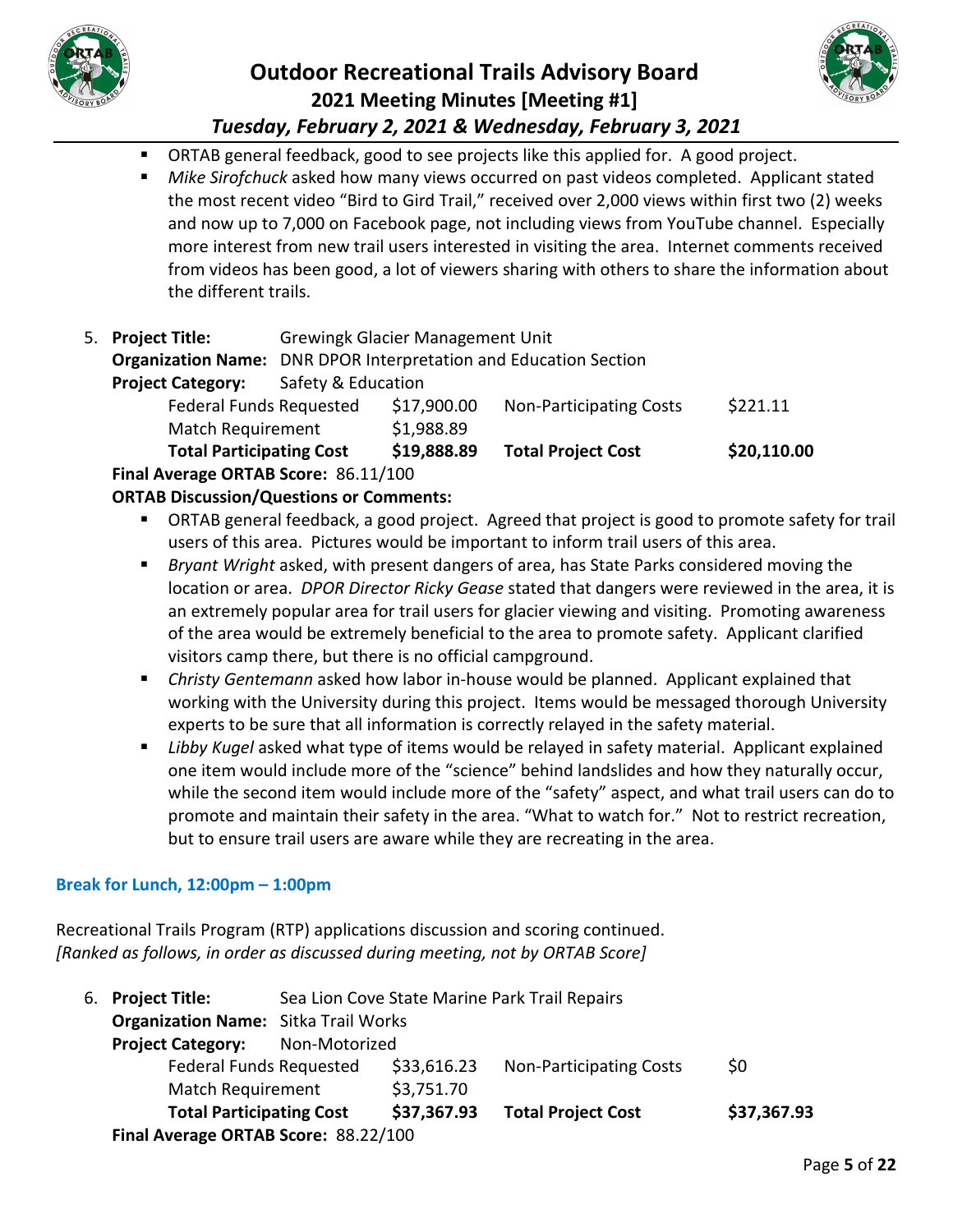



### **ORTAB Discussion/Questions or Comments:**

- ORTAB general feedback, a good project, good to see different organizations working together to work on a project such as this. Good opportunity for local area to improve this area.
- *Mike Rearden* asked for more clarification on why the project amount was so low. Applicant stated this is a realistic look for this project and anticipates there may be a "Phase II" to a larger project.
- *Bryant Wright* asked the best form of transportation to reach project area. Applicant stated water transportation [boats] are the best ways to access project area. "Waterways are our highways."

#### **ORTAB Recommendation:**

 *Bryant Wright* noticed that project timeline appeared to be a bit short. If applicant would consider, recommendation to extend project timeline to allow more flexibility to complete the project. Applicant appreciated this recommendation and intended to increase timeline to allow more flexibility in timeline to complete the project.

|  | 7. Project Title:                                                      | <b>Reflective Wands</b> |             |                                |             |
|--|------------------------------------------------------------------------|-------------------------|-------------|--------------------------------|-------------|
|  | <b>Organization Name:</b> Petersville Community Non-Profit Corporation |                         |             |                                |             |
|  | <b>Project Category:</b>                                               | Motorized               |             |                                |             |
|  | <b>Federal Funds Requested</b>                                         |                         | \$13,500.00 | <b>Non-Participating Costs</b> | \$0         |
|  | <b>Match Requirement</b>                                               |                         | \$1,500.00  |                                |             |
|  | <b>Total Participating Cost</b>                                        |                         | \$15,000.00 | <b>Total Project Cost</b>      | \$15,000.00 |
|  | $\blacksquare$                                                         |                         |             |                                |             |

**Final Average ORTAB Score:** 85.44/100

- *DPOR Tara Epperson* asked for confirmation from applicant, if materials in the award were already purchased, prior to the award being approved. Applicant clarified and confirmed, materials have not yet been purchased that are outlined in the application. Other reflective wands were purchased using other funds, so to promote safety in the area until application would be considered and approved but are not the reflective wands outlined in this application.
- ORTAB general feedback, good photographs and seems like a good project. Group discussion on whether the applicant had met the local governing body support requirement. After much discussion, DPOR Grants Administration Management confirmed that a local governing body support letter IS a requirement that must be met. Applicant states support letters have been obtained. Applicant will need to supply local governing body support letter for the Matanuska-Susitna Borough.
- 8. **Project Title:** Ninilchik State Parks Trail Grooming Equipment

| <b>ORTAB Discussion/Questions or Comments:</b>  |               |             |                                |             |
|-------------------------------------------------|---------------|-------------|--------------------------------|-------------|
| Final Average ORTAB Score: 87.44/100            |               |             |                                |             |
| <b>Total Participating Cost</b>                 |               | \$11,393.86 | <b>Total Project Cost</b>      | \$11,393.86 |
| <b>Match Requirement</b>                        |               | \$1,148.86  |                                |             |
| <b>Federal Funds Requested</b>                  |               | \$10,245.00 | <b>Non-Participating Costs</b> | \$0         |
| <b>Project Category:</b>                        | Non-Motorized |             |                                |             |
| <b>Organization Name:</b> DNR DPOR Kenai Region |               |             |                                |             |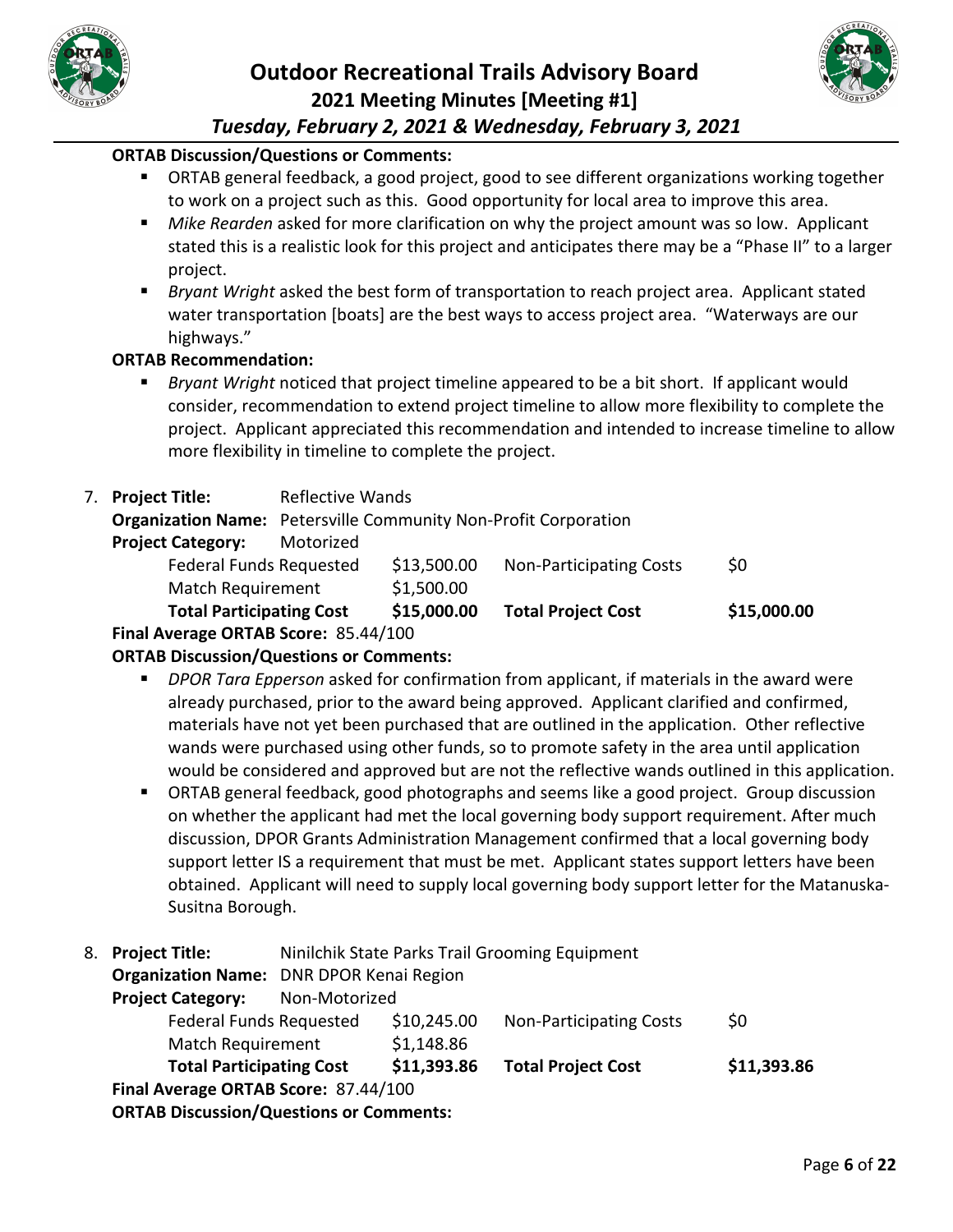



 ORTAB general feedback, a good project, nice to see this project for this area and a good benefit to the community. ORTAB asks if there may be potential for expanding in this project area to allow for more trail access/usage. Applicant has currently budgeted at set time for grooming, but grooming could fluctuate weather dependent.

|  | 9. Project Title:                                            |           | Cindy and Crosswinds West Trail Improvements |                                |             |
|--|--------------------------------------------------------------|-----------|----------------------------------------------|--------------------------------|-------------|
|  | <b>Organization Name:</b> Lake Louise Snow Machine Club, LLC |           |                                              |                                |             |
|  | <b>Project Category:</b>                                     | Motorized |                                              |                                |             |
|  | <b>Federal Funds Requested</b>                               |           | \$62,990.00                                  | <b>Non-Participating Costs</b> | \$3,262.26  |
|  | <b>Match Requirement</b>                                     |           | \$6,998.90                                   |                                |             |
|  | <b>Total Participating Cost</b>                              |           | \$69,988.90                                  | <b>Total Project Cost</b>      | \$73,251.16 |
|  | Final Average ORTAB Score: 86.11/100                         |           |                                              |                                |             |

### **ORTAB Discussion/Questions or Comments:**

- ORTAB general feedback, seems an important and good project. ORTAB liked that applicant including the objectives and results was very helpful during review. A very well-written application.
- *Lang Van Dommelen* asked for more clarification on how organization will fund project. Applicant clarified that organization does have funding, and "ready to go." Applicant stated they have funds for the entire project, to include federal and matching requirement.
- *Sally Andersen* asked for confirmation that local governing body support letter was provided. Applicant states they believe they have. *DPOR Tara Epperson* to research further to verify if this requirement has been met.
- **Jeff Budd** asked if land management approval has been met. ORTAB questions if this may cause concern or discrepancies when trying to obtain the easement portion of this. *DPOR Tara Epperson* to research further to verify if what applicant supplied fulfills the land management approval requirement.
- *Bryant Wright* asked clarification for local governing body letter, and if support would be needed from Division of Mining, Land, and Water to complete project in unincorporated borough area.

### **ORTAB Recommendation:**

 *Bryant Wright* recommended asking Division of Mining, Land, and Water to confirm authorization, especially considering that applicant is trying to obtain the easement portion of the project. Applicant agreed and appreciated recommendation; will contact Division of Mining, Land, and Water.

| 10. Project Title:                             | Shoup Bay Trail, Phase II                           |             |                                |             |
|------------------------------------------------|-----------------------------------------------------|-------------|--------------------------------|-------------|
|                                                | <b>Organization Name:</b> Valdez Adventure Alliance |             |                                |             |
| <b>Project Category:</b>                       | Diversified                                         |             |                                |             |
| <b>Federal Funds Requested</b>                 |                                                     | \$15,911.00 | <b>Non-Participating Costs</b> | \$0         |
| <b>Match Requirement</b>                       |                                                     | \$1,767.88  |                                |             |
| <b>Total Participating Cost</b>                |                                                     | \$17,678.88 | <b>Total Project Cost</b>      | \$17,678.88 |
| Final Average ORTAB Score: 90.00/100           |                                                     |             |                                |             |
| <b>ORTAB Discussion/Questions or Comments:</b> |                                                     |             |                                |             |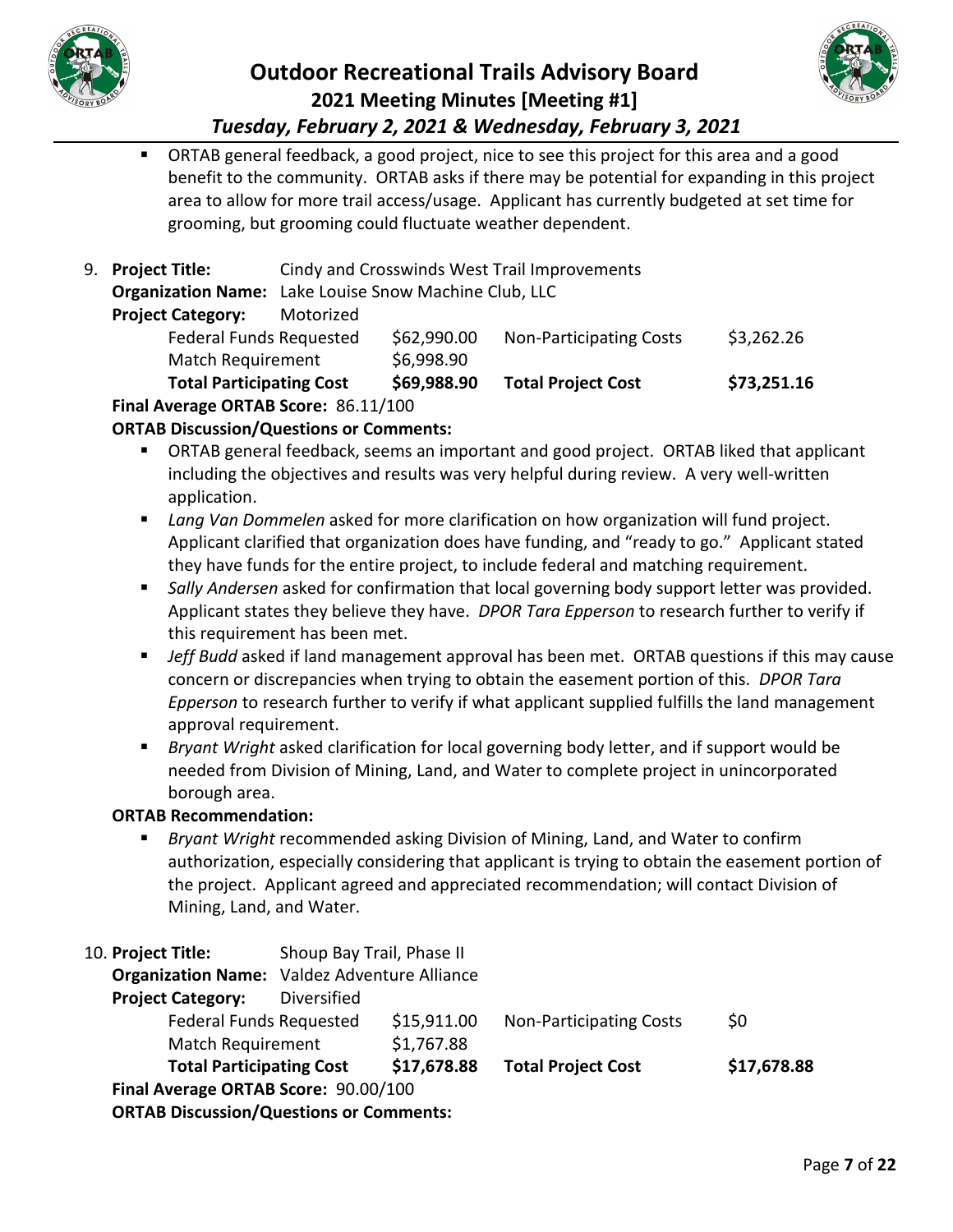



- ORTAB general feedback, glad to see Phase II of this project, and that Phase I was executed well. A good project, and happy to see a "5-year" plan of this project.
- *Sally Andersen* asked if the applicant has an updated excavator-rental quote; while the quote showed the daily rate, it did not reflect the total quoted cost for the rental. Applicant stated they would obtain updated copy of the excavator quote and submit.
- *Bryant Wright* asked the applicant for more clarification on how the applicant will transport the D-1 gravel to the project trail site. Applicant clarified for Phase I, applicant hired contractor Happy Trails to assist with the project. For Phase II, applicant will be using their own equipment [trailer] to transport the materials at the project site.

*ORTAB Chairperson Mike Shirofchuck* moved to call on applicant Shimai Toshi Garden Trails, Inc. – "Kenai Peninsula Peace Crane Garden Trails," as applicant had called into meeting today. *DPOR Tara Epperson* requested a brief discussion with ORTAB Chairperson to share new information that the Director's Office received very recently, the previous week. After discussion, ORTAB Chairperson and DPOR agreed to table this application and to discuss tomorrow would be beneficial – to allow ORTAB to review and consider the new information, as well as allow the applicant an opportunity to review the new information and prepare a response for tomorrow's discussion.

| 11. Project Title:                   | Haines Area Multi-Use Trail Maintenance |                                                     |                                |             |  |
|--------------------------------------|-----------------------------------------|-----------------------------------------------------|--------------------------------|-------------|--|
|                                      |                                         | <b>Organization Name: DNR DPOR Southeast Region</b> |                                |             |  |
| <b>Project Category:</b>             | Diversified                             |                                                     |                                |             |  |
| <b>Federal Funds Requested</b>       |                                         | \$74,781.56                                         | <b>Non-Participating Costs</b> | \$0         |  |
| <b>Match Requirement</b>             |                                         | \$9,115.20                                          |                                |             |  |
| <b>Total Participating Cost</b>      |                                         | \$83,896.76                                         | <b>Total Project Cost</b>      | \$83,896.76 |  |
| Final Average ORTAB Score: 75.00/100 |                                         |                                                     |                                |             |  |

- ORTAB general feedback, good feedback on encompassing kiosk improvements to the area. A good project to benefit the Haines community.
- *Libby Kugel* asked for clarification on the trail locations, and if it includes multiple trails or a singular trail. Applicant clarified that the general topography is the area is river flats that had previously flooded, they are now overgrown with cottonwood and alder. Prior to skiing usage, it was previously used by off-road vehicles so there are roads going "everywhere" and a dike that was built for a fish-spawning stream. The area has had motorized-use traffic, which has become ideal project for grooming for a diverse use of trail-users.
- **Jeff Budd stated the application could have been written better or there may have been missing** pieces to the application, and maps were hard to decipher what specific areas the project work would be completed, asks if the Buy America Act certification has been met, and has concerns about the amount of money the project costs. Applicant clarified that Buy America Act certification has been obtained. Applicant further explains that renting the wood-chipper was the only option, under the Buy America Act threshold but would have liked to purchase; the other large cost was labor and added buffer to allow for unplanned time constraints that may occur over the course of the project.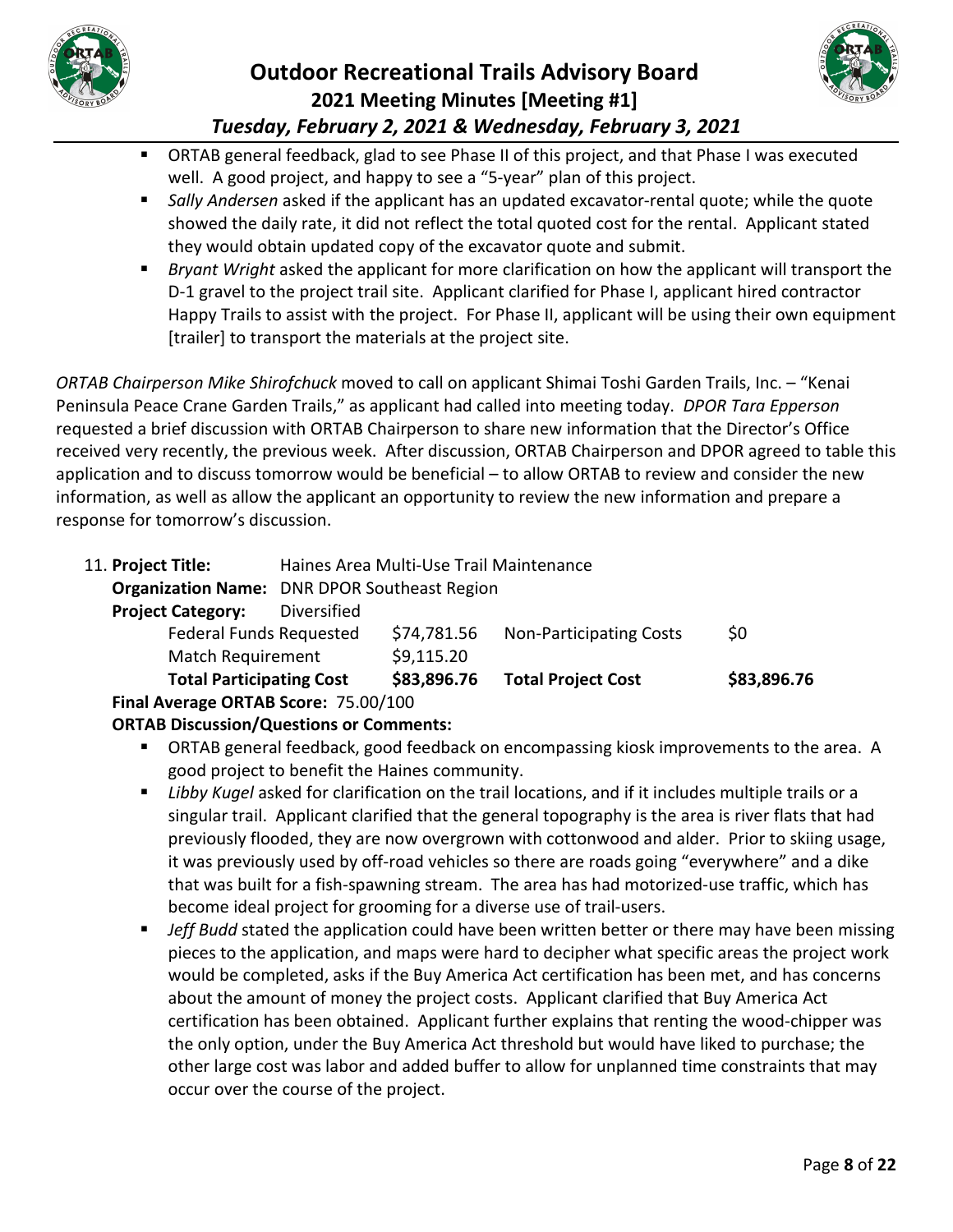



 *Mike Rearden* asked for clarification on the project start date and if start date would be June 2021 or August 2021. Applicant clarified that the project start date is expected for August 2021.

| Final Average ORTAB Score: 80.44/100 |                                                     |                                       |                                |             |
|--------------------------------------|-----------------------------------------------------|---------------------------------------|--------------------------------|-------------|
| <b>Total Participating Cost</b>      |                                                     | \$60,461.41                           | <b>Total Project Cost</b>      | \$60,511.42 |
| <b>Match Requirement</b>             |                                                     | \$6,046.14                            |                                |             |
| <b>Federal Funds Requested</b>       |                                                     | \$54,415.27                           | <b>Non-Participating Costs</b> | \$50.01     |
| <b>Project Category:</b>             | Non-Motorized                                       |                                       |                                |             |
|                                      | <b>Organization Name:</b> DNR DPOR Southeast Region |                                       |                                |             |
| 12. Project Title:                   |                                                     | Halibut Point and Mosquito Cove Trail |                                |             |
|                                      |                                                     |                                       |                                |             |

### **ORTAB Discussion/Questions or Comments:**

- ORTAB general feedback, felt Sitka could really use maintenance projects such as this. General follow-up questions clarified the project scope of work; the applicant provided clarification as written in the application. This application will be managed my Parks staff who are currently on seasonal leave. There is currently an active grant for a similar project, but the grant will close in time before this application is awarded.
- *Christy Gentemann* asked DPOR for clarification on the local governing body requirement for Alaska State Parks' projects. *DPOR Tara Epperson* clarified that Alaska State Parks' projects located within a State Park require a letter from the Park Superintendent and a letter of support from the Citizen's Advisory Board. The letter from the Park Superintendent may fulfill the following requirements: local governing body letter, landowner authorization, and a support letter.

### **ORTAB Recommendation:**

- *Libby Kugel* recommended to DPOR, asking applicants for photographs of the project location that are specific to the work area, instead of a more generalized photograph. This may help ORTAB better understand the area and location better and get a better visual of the work needing to be completed.
- 13. **Project Title:** Halibut Point SRS Latrine

**Organization Name:** DNR DPOR Southeast Region

### **Project Category:** Diversified

| \$75,000.00<br>Federal Funds Requested<br><b>Non-Participating Costs</b><br>\$8,333.33<br>Match Requirement | <b>Total Participating Cost</b> | \$83,333.33 | <b>Total Project Cost</b> | \$83,425.55 |
|-------------------------------------------------------------------------------------------------------------|---------------------------------|-------------|---------------------------|-------------|
|                                                                                                             |                                 |             |                           |             |
|                                                                                                             |                                 |             |                           | \$92.22     |

**Final Average ORTAB Score:** 86.44/100

- ORTAB general feedback, a good project. Some of the ORTAB Members feel the DNR DPOR Southeast Region's three (3) applications [Halibut Point and Mosquito Cove Trail, Halibut Point SRS Latrine, Point Bridget State Park Trails, Phase II] should have been more thorough and more details provided upfront. Overall, still a good project to improve latrine maintenance and safety in the area.
- *Bryant Wright* asked for more clarification on the cost estimates for the prices for toilets and installation, concerned that there were not enough funds requested to meet the bids.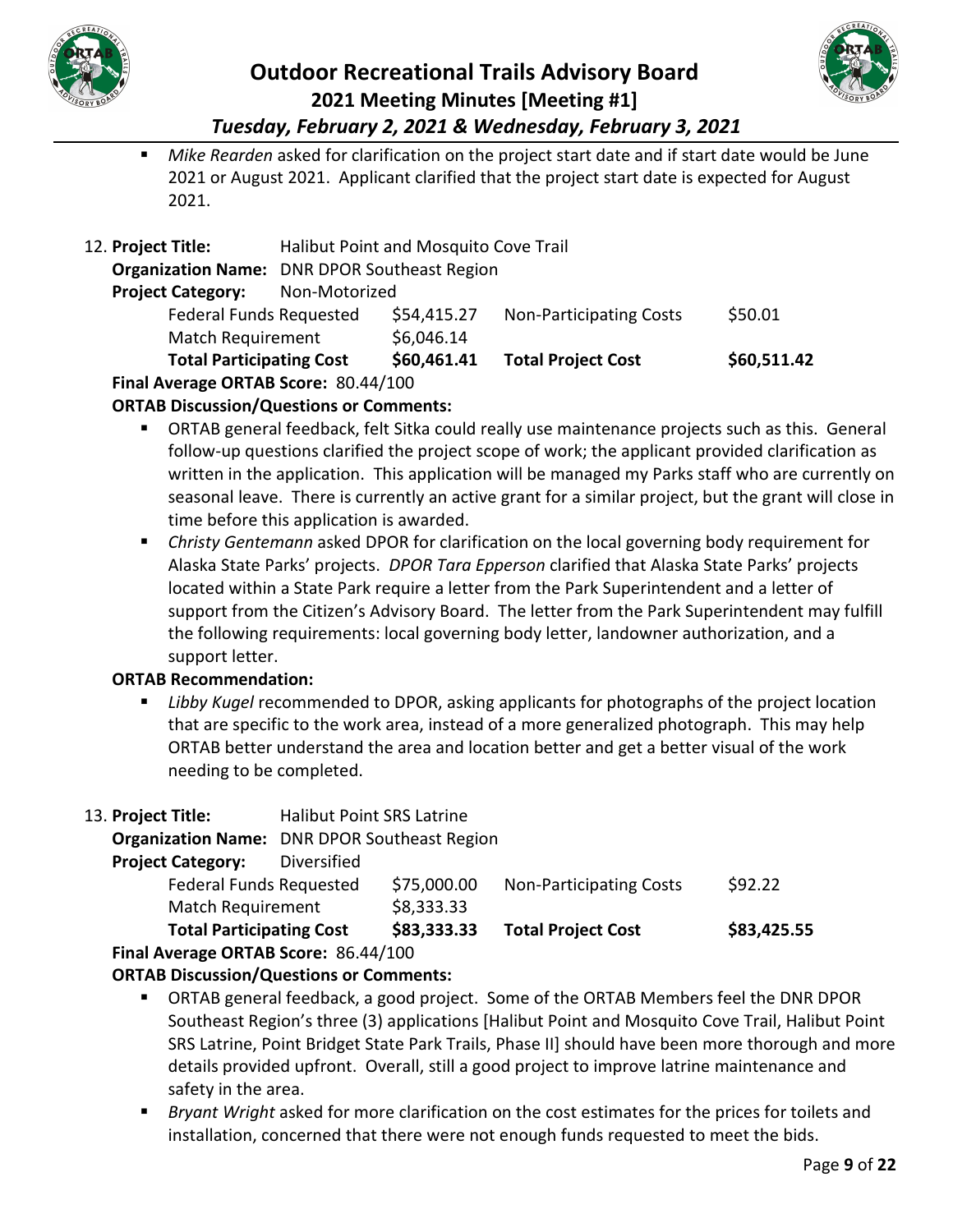



Applicant clarifies the bids were collected based on various regions within the State of Alaska, not specific to the Sitka area. The pricing quotes were obtained from the DNR DPOR Design and Construction Section with estimates of rates around the State.

### **ORTAB Recommendation:**

 *Bryant Wright* recommended if applicant chooses model for toilet and install, to contact the vendor for a more accurate quote and cost estimate for the installation. Also recommended completing this project in different phases, if necessary, to ensure there is enough funding to complete the entire project.

| 14. Project Title:<br><b>Project Category:</b>                                         | Point Bridget State Park Trails, Phase II<br><b>Organization Name:</b> DNR DPOR Southeast Region<br>Non-Motorized |             |                                |             |  |
|----------------------------------------------------------------------------------------|-------------------------------------------------------------------------------------------------------------------|-------------|--------------------------------|-------------|--|
| <b>Federal Funds Requested</b>                                                         |                                                                                                                   | \$71,900.28 | <b>Non-Participating Costs</b> | \$38.88     |  |
| <b>Match Requirement</b>                                                               |                                                                                                                   | \$7,988.92  |                                |             |  |
| <b>Total Participating Cost</b>                                                        |                                                                                                                   | \$79,889.20 | <b>Total Project Cost</b>      | \$79,928.08 |  |
| Final Average ORTAB Score: 88.89/100<br><b>ORTAB Discussion/Questions or Comments:</b> |                                                                                                                   |             |                                |             |  |

 ORTAB general feedback, a few general follow-up clarifying questions asked. No comments or general statements regarding this project.

The meeting adjourned at 4:35pm, to continue tomorrow.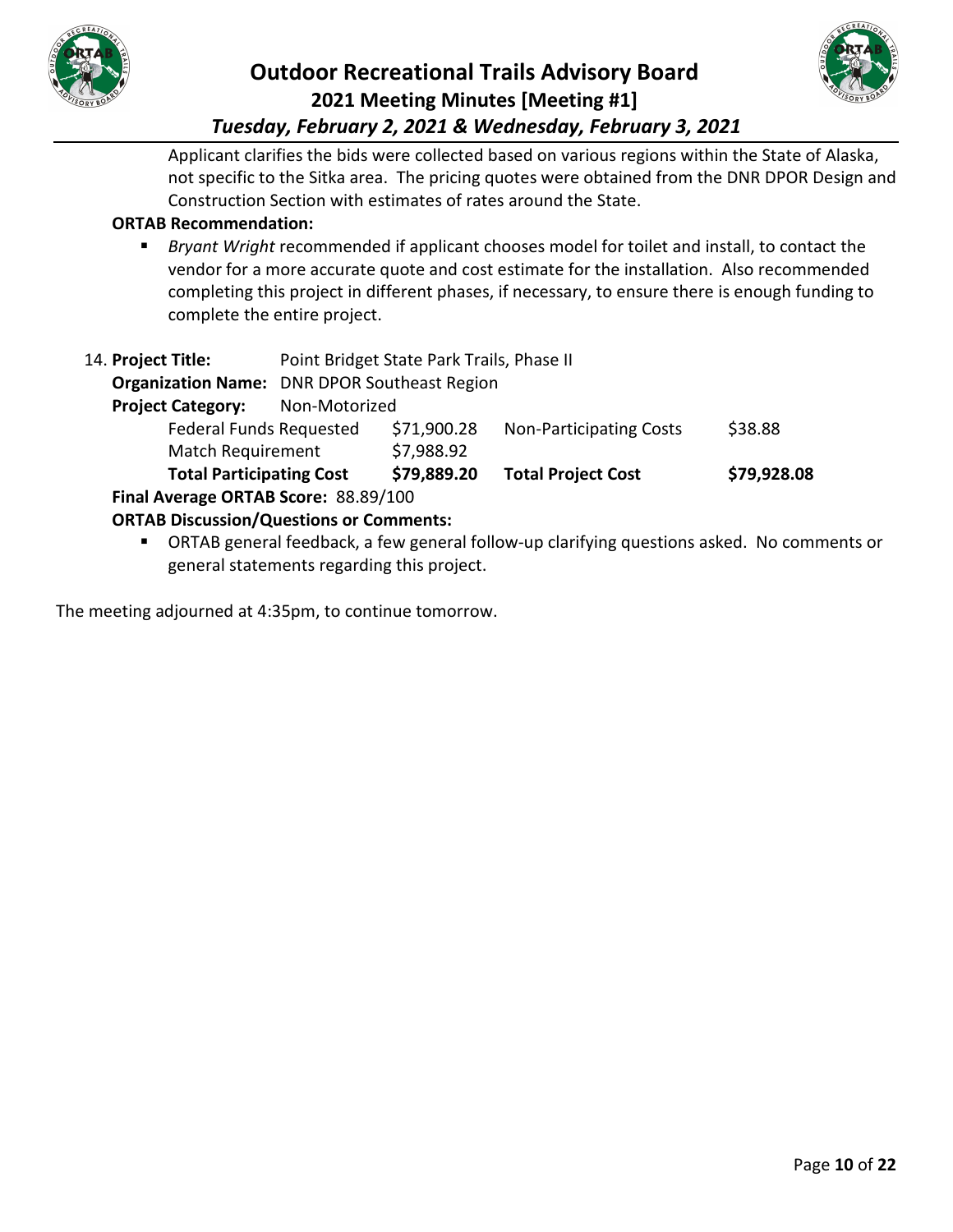



#### **Day 2: Wednesday, February 3, 2021 09:00am – 4:30pm**

#### **ORTAB Members Present:**

| <b>Motorized Trail</b><br><b>Non-Motorized Trail</b> |                     | <b>Diversified Trail</b>   |
|------------------------------------------------------|---------------------|----------------------------|
| <b>Representatives</b><br><b>Representatives</b>     |                     | <b>Representatives</b>     |
| ❖ Meghan McClain                                     | ❖ Christy Gentemann | ❖ Sally Andersen           |
| ❖ Bryant Wright                                      | ❖ Libby Kugel       | ❖ Jeff Budd, newly elected |
|                                                      | ❖ Mike Sirofchuck,  | <b>ORTAB Vicechair</b>     |
|                                                      | <b>ORTAB Chair</b>  | ❖ Mike Rearden             |
|                                                      | ❖ Lang Van Dommelen |                            |

#### **DNR DPOR Director's Office Staff Present:**

- Ricky J. Gease, *Division Director*
- Samantha A. Hudson, *Administrative Officer II, Grants Section Manager*
- Tara L. Epperson, *Grants Administrator II, Recreational Trails Program*

The meeting was called to order at 09:00am by *DPOR Tara Epperson*. Roll call was taken, and meeting protocols discussed. This meeting was conducted using Cisco WebEx, connecting via webcam, audio, and chat features. Meeting was recorded using Cisco WebEx recording features, including audio, video, and chat features. Minutes recorded to be drafted and typed, following the second day after the meeting concludes.

As discussed in yesterday's meeting, *ORTAB Chairperson Mike Sirofchuck* is scheduled absent this morning but does plan to join meeting at earliest opportunity later this morning. Newly elected *ORTAB Vice Chairperson Jeff Budd* to assume the ORTAB Chairperson responsibilities until ORTAB Chairperson joins meeting.

A brief recap of yesterday's meeting was provided by *DPOR Tara Epperson*. The current 30% motor-30% nonmotor-40% diversified federal requirements were discussed with ORTAB and asked to keep this in mind when discussing the project categories after the final scores of all RTP applications were provided. If the 30-30-40 could not be met, *DPOR Director Ricky Gease* stated Alaska State Parks will be announcing a second grant round for RTP projects and seek more motorized trail projects for consideration. It would become extremely important for the ranking of the projects, based on ORTAB's final scoring, for *DPOR Director Ricky Gease* to determine which projects will move forward. If a second grant round of RTP projects is announced, ORTAB may be required to meet again in Late Spring or Early Summer 2021.

*ORTAB Vice Chairperson Jeff Budd* provided a brief recap, discussing the House Rules and how public comment opportunities will be available throughout the meeting. RTP projects will be discussed in order as shown on Page 5 of the agenda. ORTAB Members must declare if they have a conflict of interest before discussing the applications. Speakers should clearly state their name so that attendees over the phone understand who is speaking, and to ensure that the meeting minutes are accurate.

Recreational Trails Program (RTP) applications discussion and scoring continued. *[Ranked as follows, in order as discussed during meeting, not by ORTAB Score]*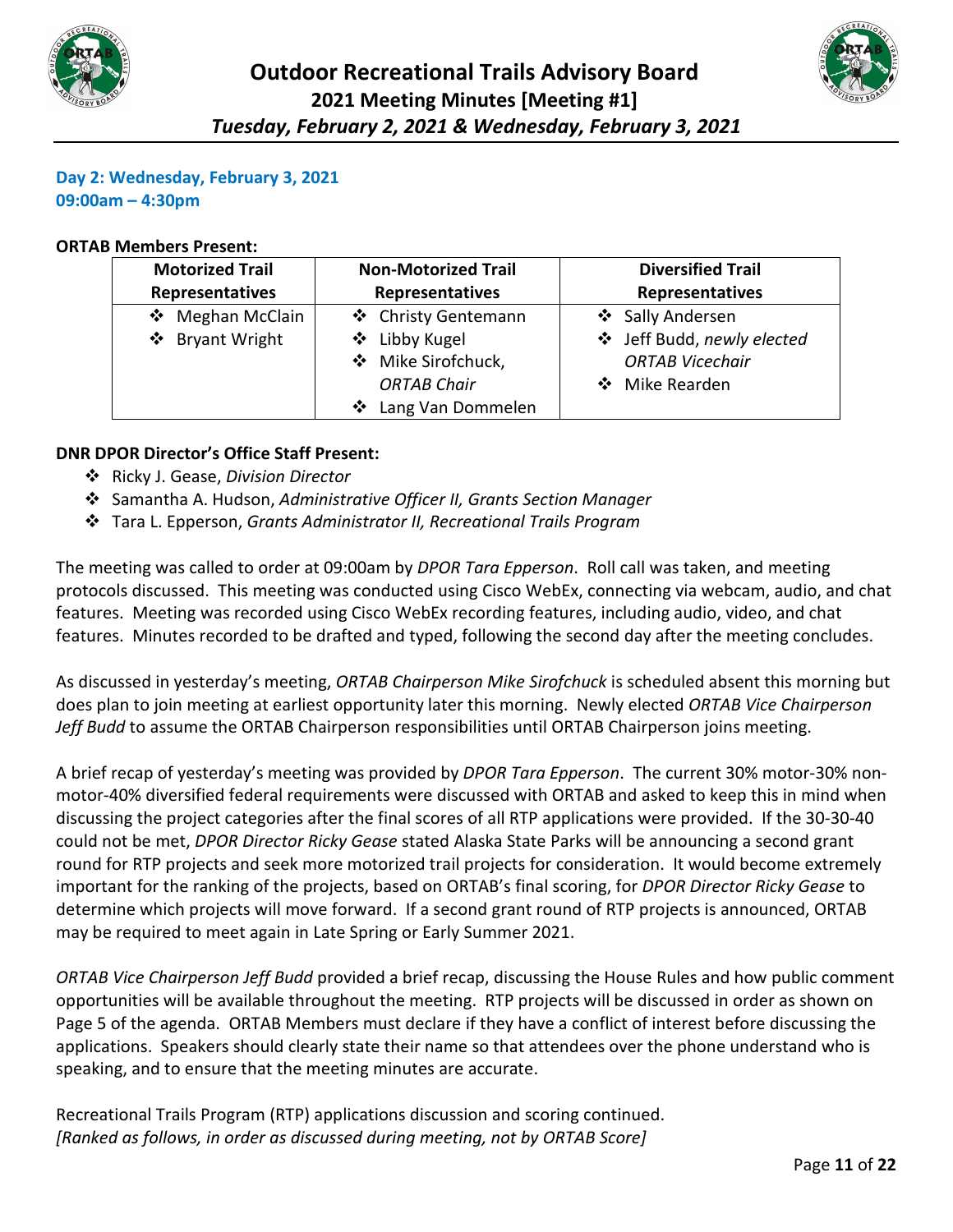



| 15. Project Title:                   |               | Caines Head SRA Trail Maintenance               |                                |             |  |
|--------------------------------------|---------------|-------------------------------------------------|--------------------------------|-------------|--|
|                                      |               | <b>Organization Name: DNR DPOR Kenai Region</b> |                                |             |  |
| <b>Project Category:</b>             | Non-Motorized |                                                 |                                |             |  |
| <b>Federal Funds Requested</b>       |               | \$42,025.00                                     | <b>Non-Participating Costs</b> | \$30.56     |  |
| <b>Match Requirement</b>             |               | \$4,669.44                                      |                                |             |  |
| <b>Total Participating Cost</b>      |               | \$46,694.44                                     | <b>Total Project Cost</b>      | \$46,725.00 |  |
| Final Average ORTAB Score: 92.11/100 |               |                                                 |                                |             |  |

**ORTAB Discussion/Questions or Comments:**

- ORTAB general feedback, a good project. Seems like a very popular trail, especially with the number of visitors. Well-written application and seemed a good benefit overall to Alaskans and visitors alike.
- *Meghan McClain* asked for clarification on the project cost for retreading an existing trail. The applicant is not present to respond. *DPOR Tara Epperson* advised ORTAB, if applicant is not available that ORTAB defer to other ORTAB Members for their opinions or if needed, DPOR could note questions and reach out to applicant following meeting.
- **Jeff Budd** stated the reason may be because of the form of material transportation; the applicant will be using helicopter transportation for materials.
- *Libby Kugel* stated that the applicant is also applying to maintain 7 miles of trail while other applicants have not applied for as many miles, so "seven (7) miles feels like a lot compared to some of the other projects," a good price for the number of miles.
- *DPOR Director Ricky Gease* stated that this has been a high-use area in prior years, when cruise ships arrived in Seward. While cruise ships did not arrive in 2020 and not planned in 2021 due to strains of pandemic, high usage is expected to continue. *DPOR Director Ricky Gease* further states the goal is to improve the Kenai region to encourage more trail-users in the area.
- *Bryant Wright* stated he feels the transportation costs for the area are very reasonable, much cheaper then transporting materials on foot.

| 16. Project Title:                   | Saddle Tread Reshaping                          |             |                                |             |
|--------------------------------------|-------------------------------------------------|-------------|--------------------------------|-------------|
|                                      | <b>Organization Name: DNR DPOR Kenai Region</b> |             |                                |             |
| <b>Project Category:</b>             | Non-Motorized                                   |             |                                |             |
| <b>Federal Funds Requested</b>       |                                                 | \$12,364.10 | <b>Non-Participating Costs</b> | \$7,551.21  |
| <b>Match Requirement</b>             |                                                 | \$1,373.79  |                                |             |
| <b>Total Participating Cost</b>      |                                                 | \$13,737.89 | <b>Total Project Cost</b>      | \$21,289.10 |
| Final Average ORTAB Score: 82.44/100 |                                                 |             |                                |             |

- ORTAB general feedback, well-written application, good photographs provided. A good project to see in this area. Some stated it appears a bit costly for the work being completed. Applicant not present for comment.
- *Christy Gentemann* stated the project narrative indicates that applicant would be reconstructing with mineral soil and in the photographs, asks for clarification if there would be any possibility for an in-kind replacement and how to prevent future erosion from occurring again.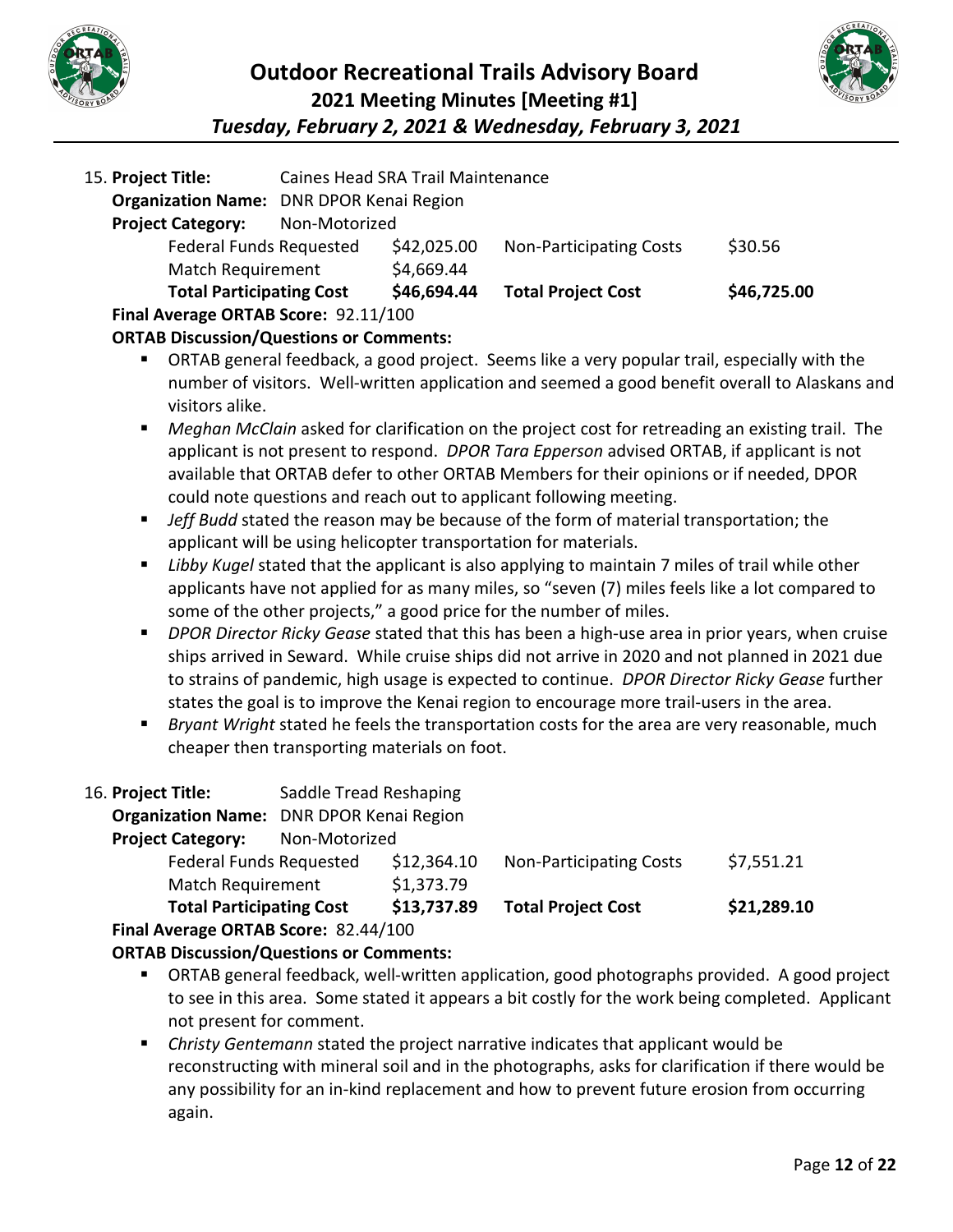



 *Lang Van Dommelen* noted that there appeared to be a few discrepancies in the application; Question #3 asks if project benefits people with disabilities? Application states no. However, in Question #5 expected users are stated that users would include people with disabilities or wheelchair usage.

- *Sally Andersen* stated this trail has applied for funding in the past, this being the third or fourth application, and asks for a bit more streamlined in processes for this trail and/or a clear direction for the plan of this trail currently and in future. Would like to see a little bit more variety of trails, but not sure of what this region's trail opportunities include. *Meghan McClain* concurred with this and stated this trail has received a lot of prior RTP funding and would like to see more variety with how RTP funds are allocated.
- 17. **Project Title:** Totem Bight Trail Improvements **Organization Name:** DNR DPOR Southeast Region **Project Category:** Non-Motorized Federal Funds Requested \$74,432.78 Non-Participating Costs \$53.33 Match Requirement \$8,270.31 **Total Participating Cost \$82,703.09 Total Project Cost \$82,756.42 Final Average ORTAB Score:** 88.67/100

### **ORTAB Discussion/Questions or Comments:**

- ORTAB general feedback, a good project. Area gets a lot of visitors and usage; it is understanding why this work is needed in this area. "Big bang for our buck." Applicant not present for comment.
- *Jeff Budd* asked if applicant met the Buy America Act verification requirement. *DPOR Tara Epperson* stated that the applicant had questions regarding the Buy America Act certification requirement, and an email was sent to the Federal Highway Administration for clarification. FHWA has not yet responded but anticipating response to determine if application meets Buy America Act requirements or if applicant is required to obtain certifications.
- 18. **Project Title:** Chena Lake River Park Trails Reroutes

#### **Organization Name:** Fairbanks North Star Borough

**Project Category:** Diversified

| $A_{11}$                        |             |                                |             |
|---------------------------------|-------------|--------------------------------|-------------|
| <b>Total Participating Cost</b> | \$83,318.79 | <b>Total Project Cost</b>      | \$96,318.79 |
| <b>Match Requirement</b>        | \$8,331.88  |                                |             |
| <b>Federal Funds Requested</b>  | \$74,986.91 | <b>Non-Participating Costs</b> | \$13,000.00 |
|                                 |             |                                |             |

**Final Average ORTAB Score:** 87.38/100

### **ORTAB Discussion/Questions or Comments:**

- ORTAB general feedback, very good photographs. A good application and well-written, a very compelling project.
- *Bryant Wright* stated he is the applicant. Will not score this application.
- Applicant clarified that since applying, they have obtained Buy America Act certification for the steel items so that project is now compliant.
- 19. **Project Title:** Isberg East-West Multi-Use Trail, Phase II

**Organization Name:** Fairbanks North Star Borough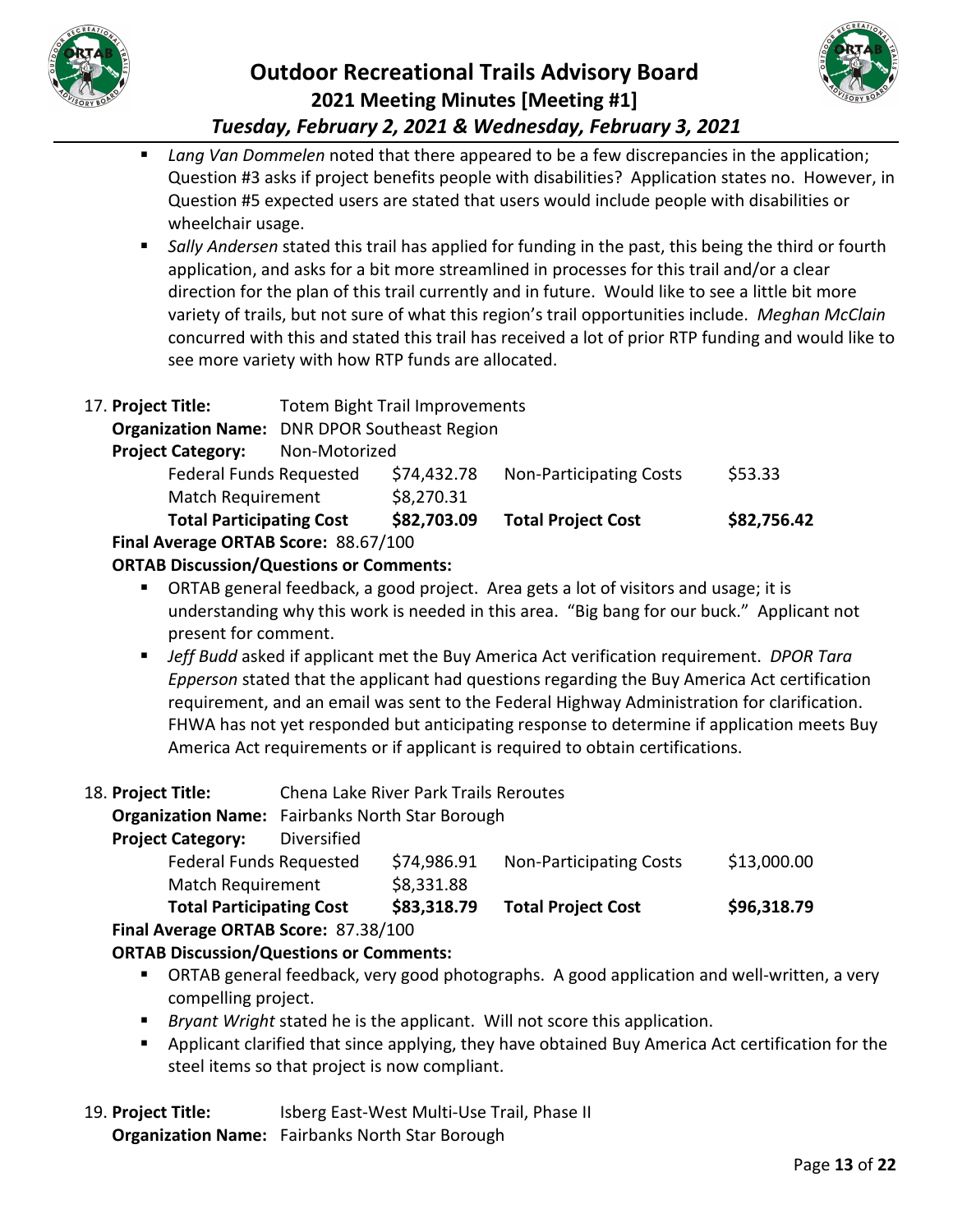



*Tuesday, February 2, 2021 & Wednesday, February 3, 2021*

|                                      | <b>Project Category:</b>                                       | Motorized   |                                                      |                                                                                                   |                                                                                                 |
|--------------------------------------|----------------------------------------------------------------|-------------|------------------------------------------------------|---------------------------------------------------------------------------------------------------|-------------------------------------------------------------------------------------------------|
|                                      | <b>Federal Funds Requested</b>                                 |             | \$99,368.35                                          | <b>Non-Participating Costs</b>                                                                    | \$0                                                                                             |
|                                      | <b>Match Requirement</b>                                       |             | \$11,040.93                                          |                                                                                                   |                                                                                                 |
|                                      | <b>Total Participating Cost</b>                                |             | \$110,409.28                                         | <b>Total Project Cost</b>                                                                         | \$110,409.28                                                                                    |
|                                      | Final Average ORTAB Score: 86.63/100                           |             |                                                      |                                                                                                   |                                                                                                 |
|                                      | <b>ORTAB Discussion/Questions or Comments:</b>                 |             |                                                      |                                                                                                   |                                                                                                 |
|                                      | ٠                                                              |             |                                                      | ORTAB general feedback, area gets a lot of usage from trail users. Budget narrative appeared a    |                                                                                                 |
|                                      |                                                                |             |                                                      | bit vague, but in general, a good project. Good photographs of Phase I completion.                |                                                                                                 |
|                                      |                                                                |             |                                                      | Bryant Wright stated he is the applicant. Will not score this application.                        |                                                                                                 |
|                                      | ٠                                                              |             |                                                      | Applicant clarified that since applying, they have obtained Buy America Act certification for the |                                                                                                 |
|                                      |                                                                |             | steel items so that project is now compliant.        |                                                                                                   |                                                                                                 |
|                                      |                                                                |             |                                                      |                                                                                                   |                                                                                                 |
|                                      | 20. Project Title:                                             |             | Eagle River Nature Center Trails                     |                                                                                                   |                                                                                                 |
|                                      | <b>Organization Name:</b> Friends of Eagle River Nature Center | Diversified |                                                      |                                                                                                   |                                                                                                 |
|                                      | <b>Project Category:</b><br><b>Federal Funds Requested</b>     |             | \$49,200.00                                          | <b>Non-Participating Costs</b>                                                                    | \$0                                                                                             |
|                                      | <b>Match Requirement</b>                                       |             | \$5,465.00                                           |                                                                                                   |                                                                                                 |
|                                      | <b>Total Participating Cost</b>                                |             | \$54,665.00                                          | <b>Total Project Cost</b>                                                                         | \$54,665.00                                                                                     |
|                                      | Final Average ORTAB Score: 79.57/100                           |             |                                                      |                                                                                                   |                                                                                                 |
|                                      | <b>ORTAB Discussion/Questions or Comments:</b>                 |             |                                                      |                                                                                                   |                                                                                                 |
|                                      | ٠                                                              |             |                                                      | ORTAB general feedback, seems to be a good project. A reasonable amount of work for the           |                                                                                                 |
|                                      |                                                                |             | budget requested. Applicant not present for comment. |                                                                                                   |                                                                                                 |
|                                      | ٠                                                              |             |                                                      | Christy Gentemann asked if the landowner authorization requirement was met. DPOR Tara             |                                                                                                 |
|                                      |                                                                |             |                                                      | Epperson to verify with applicant and determine if requirement was met.                           |                                                                                                 |
|                                      | Ξ                                                              |             |                                                      |                                                                                                   | Libby Kugel and Bryant Wright state they are board members of Alaska Trails, and have conflicts |
|                                      |                                                                |             |                                                      | of interest with this application. Will not score this application.                               |                                                                                                 |
|                                      |                                                                |             |                                                      |                                                                                                   |                                                                                                 |
|                                      | 21. Project Title:                                             |             |                                                      | Skeetawk Summer Trails Construction, Phase I                                                      |                                                                                                 |
|                                      | <b>Organization Name:</b> Hatcher Alpine Xperience             |             |                                                      |                                                                                                   |                                                                                                 |
|                                      | <b>Project Category:</b>                                       | Diversified |                                                      |                                                                                                   |                                                                                                 |
|                                      | <b>Federal Funds Requested</b>                                 |             | \$75,000.00                                          | <b>Non-Participating Costs</b>                                                                    | \$37,232.60                                                                                     |
|                                      | Match Requirement                                              |             | \$8,333.00                                           |                                                                                                   |                                                                                                 |
|                                      | <b>Total Participating Cost</b>                                |             | \$83,333.00                                          | <b>Total Project Cost</b>                                                                         | \$120,565.60                                                                                    |
| Final Average ORTAB Score: 83.89/100 |                                                                |             |                                                      |                                                                                                   |                                                                                                 |
|                                      |                                                                |             | ODTAD Discussion (Ougstices or Commants)             |                                                                                                   |                                                                                                 |

- **ORTAB Discussion/Questions or Comments:**
	- **ORTAB general feedback, appears to be new to applying to RTP. The application was not very** detailed but enough was provided to see the overview. Summer trails do not appear to be applicant's main experience, as ski trails. A bit different than other projects applied for. Applicant not present for comment.
	- *Sally Andersen* asked if the landowner authorization requirement was met. Was not assured by their funding, as the application states they are "on track" for having all the funding available. *Mike Rearden* agreed with this, as the applicant did not confirm whether they had the funding available.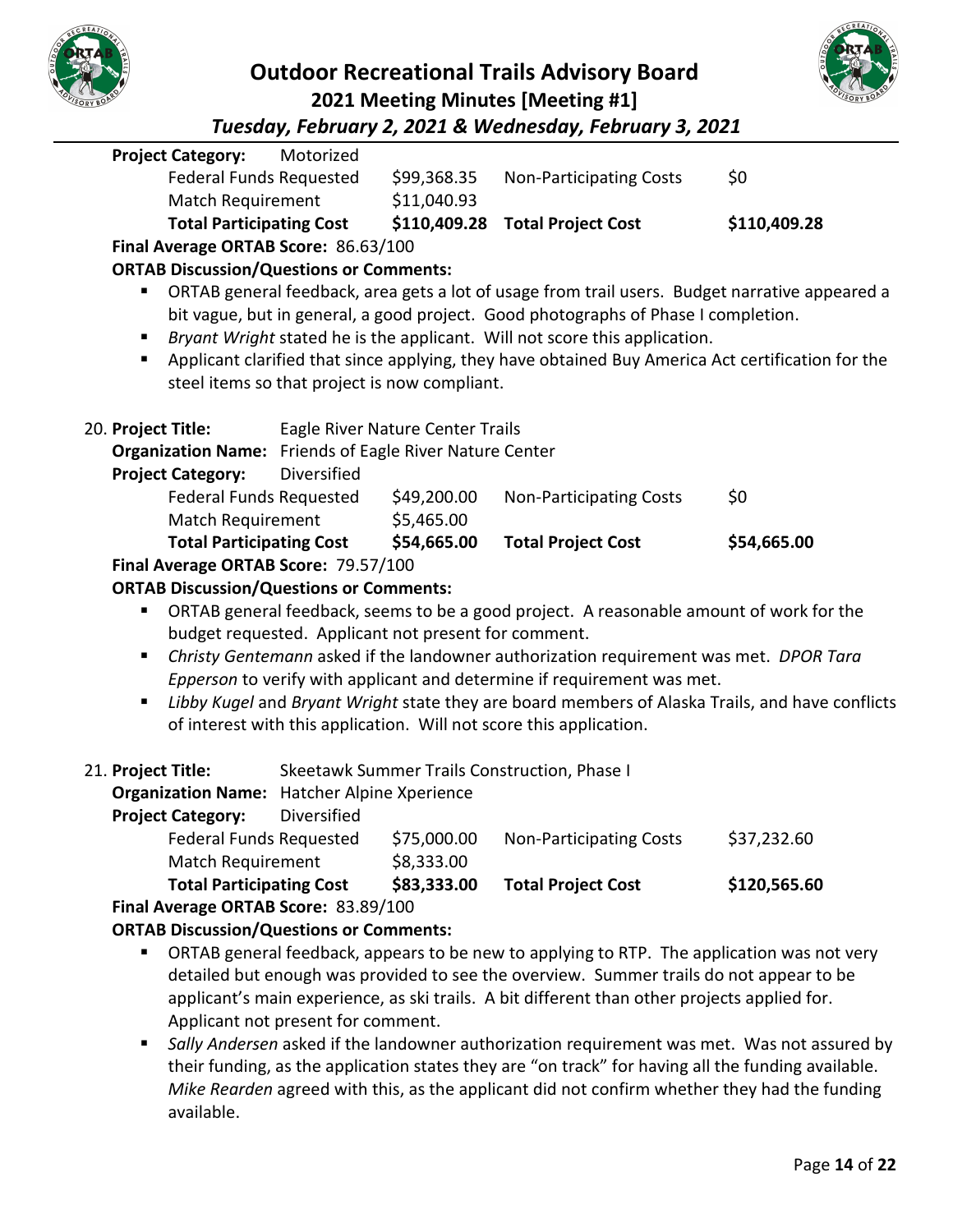



- *Libby Kugel* stated their application states they have a long-term lease with the Matanuska-Susitna Borough. Also mentioned that this appears to be a different project that may connect trails together in the area. Would be neat to see how the trails would connect or how future phases occur.
- *Mike Rearden* also stated that the application was not very detailed and made it difficult to determine if it was a reasonable project.
- *Bryant Wright* stated that the plan appears to have been "self-authored" from the applicant, where it did not appear to have included public comment or agreed upon terms. Concerned it was steered towards specific user groups. Trails did not appear to be as needed, or stated as such, as there are lots of trails in this area. Concerns with access to the chair lift in the summer, or how applicant would manage chair lift during the summer months.
- *Christy Gentemann* expressed concerns with the public notice, as the notice was a copy of the master plan. The notice may not have been clear to the public of the application they were applying for, notice could have been more specific.
- *Lang Van Dommelen* is concerned with the chair lift costs and costs associated for trail users to access parts of the trail using the chair lift. Timeline completing construction appeared to be very aggressive and wonders if this is enough time. This area gets a lot of use, and improvements to access to some of these trails may increase the usage even more.

ORTAB Chairperson Mike Sirofchuck joined the meeting. Current final scores reviewed, and preview of current project ranking.

| 22. Project Title:                   |                                                     |             | Kenai Peninsula Peace Crane Garden Trails |             |  |
|--------------------------------------|-----------------------------------------------------|-------------|-------------------------------------------|-------------|--|
|                                      | Organization Name: Shimai Toshi Garden Trails, Inc. |             |                                           |             |  |
| <b>Project Category:</b>             | Non-Motorized                                       |             |                                           |             |  |
| <b>Federal Funds Requested</b>       |                                                     | \$74,467.50 | <b>Non-Participating Costs</b>            | \$0         |  |
| <b>Match Requirement</b>             |                                                     | \$8,274.17  |                                           |             |  |
| <b>Total Participating Cost</b>      |                                                     | \$82,741.67 | <b>Total Project Cost</b>                 | \$82,741.67 |  |
| Final Average ORTAB Score: 78.89/100 |                                                     |             |                                           |             |  |

- *DPOR Tara Epperson* forwarded the ORTAB and the applicant letters that were received by the DPOR Director's Office, expressing concerns about the application and public notice processes. ORTAB Members reviewed letters, and the response letter prepared by the applicant addressing the concerns.
- Applicant not present for comment at this time but scheduled to call in when they are available after 2:40pm.
- **F** Jeff Budd stated project scored low as he felt was not the "best bang for the buck" with RTP funding. Siding with the letters of concern and would like the applicant to address the concerns before proceeding. Would like more information from the borough to confirm what the letters are stating.
- *Sally Andersen* stated she had looked up the Kenai Borough planning at the assembly and felt a lot of the letters duplicates of the same context. With this, it seems more like one neighbor had an issue with the project and gathered support from local neighbors and drafted the very same letter signed by different neighbors. While not a well-written application, it does provide seven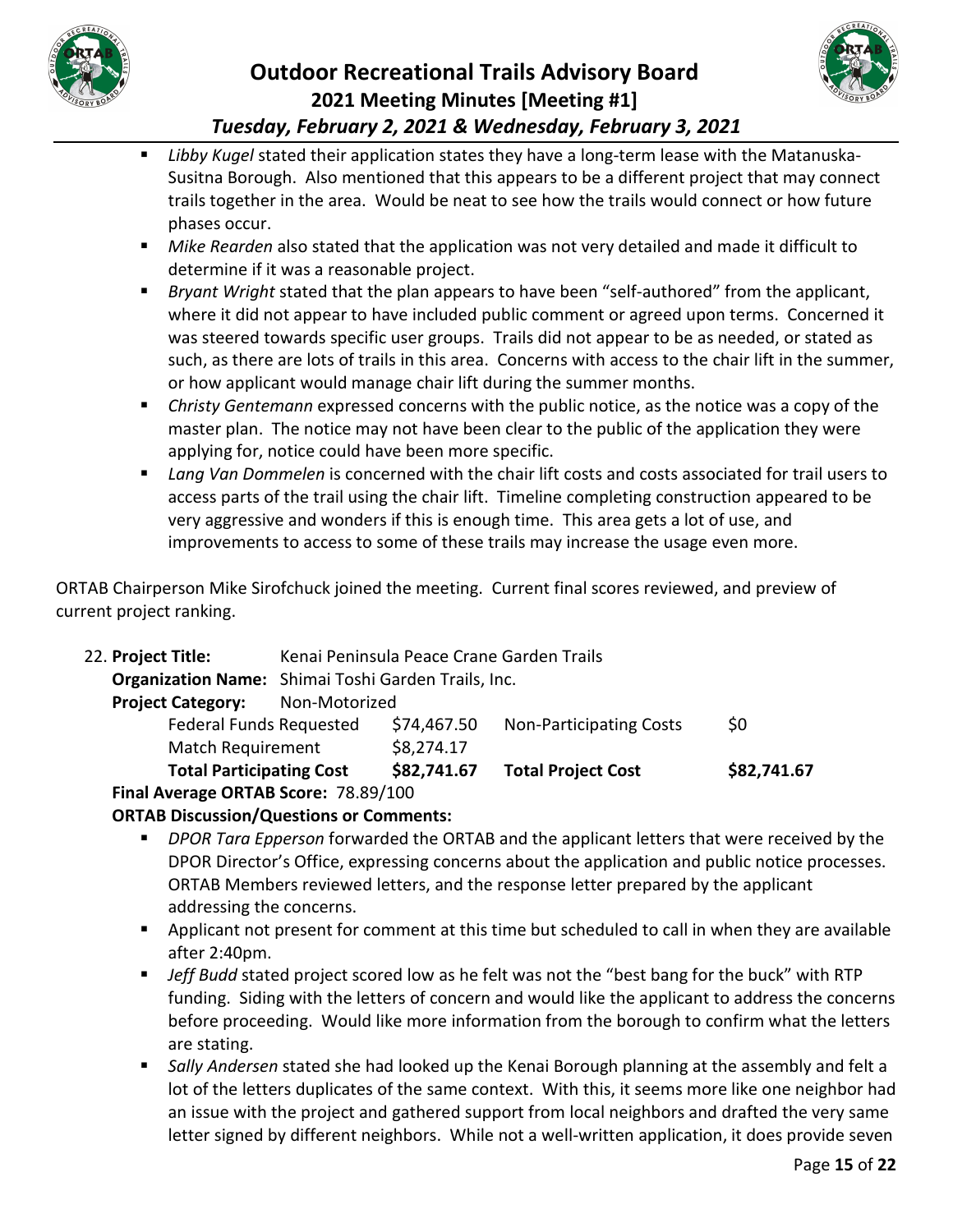



(7) acres of recreational usage close to a school. There is already an existing trail in the area, so feels this is a "good bang for the buck" with RTP funding. Inclined to entirely discount these letters as "too little, too late," as they were submitted after the public notice period and had their opportunity to comment earlier in the process, over many different forums how this project was presented. Questions that ORTAB was asked to consider by DPOR Director Ricky Gease, "is there a long-term maintenance plan?" This is not on the ORTAB scoring sheet, and something that should not be considered if other applicants are not scored based on this information. Seems unfair to ask if this applicant has a long-term maintenance plan when other applicants are not asked.

- *Mike Rearden* agreed with *Sally Andersen.* Felt that ORTAB should be reviewing the project based on its merit and feels the letters were "noise" submitted after the public notice period. The applicant followed the RTP application, and felt the applicant addressed the questions to the best of their ability. Felt the application should be reviewed as "the way it was submitted." Felt if the borough was involved, that some form of notice must have been provided to the local community and would be nice to know exactly.
- **EXTED** *Libby Kugel* agreed with *Sally Andersen* and *Mike Rearden*. The letters were submitted by only a few neighbors and is not a well representation of the whole community. The project area is already on public land, so if this applicant does not work in this location, some other vendor or applicant may work in this location. The applicant responded that local parks in neighborhoods may benefit the property value of the houses in the neighborhood.
- *Mike Sirofchuck* stated they had a very similar experience occur in Kodiak. There was an application in Kodiak to expand parking in a near-by park, involving multiple meetings in various settings. Like this current application, the Kodiak project received letters for a few people at the very end of the application process with their disagreement with the project and claimed they did not know of the processes or claimed the project was not clear. This delayed the project for over a year, prevented the funding from being used in the park timely to make the improvements, and overall delayed processes and did not provide valid proof of their concerns. The letters received for this current application, some wrote "Chinese" or "Japanese" garden which really "stuck out to me" discerning for their opinion. Agreed with other ORTAB Members and felt these letters from neighbors were extremely identical and submitted at the last minute. Post cards seemed like an "above and beyond" approach to notifying the neighborhood. While not a well-written application, felt it is a good project overall. There does appear to be a lot of parking at the school available and would not be necessary to create a parking lot near the trail. Photographs appear that is area is a very under-developed piece of property that should use some work for recreational use.
- *Bryant Wright* stated he has mixed feelings about the perception whether outreach was sufficient, and the public notice was met. According to the application, yes, the applicant did meet the requirements. But does not feel it is quite the same as the planning process, reaching out to potential stakeholders. Feels having support from the local school, who may be a major stakeholder in this park, should have been notified or provided support for this project. Seemed like a good project that would benefit the school and community, maintenance would be expected as any other trail area. Was not compelled by the "drive" behind the project, and project seemed that there was a very specific agenda to this project by a smaller group. The public notice that was posted did not appear to be very clear in the message it was trying to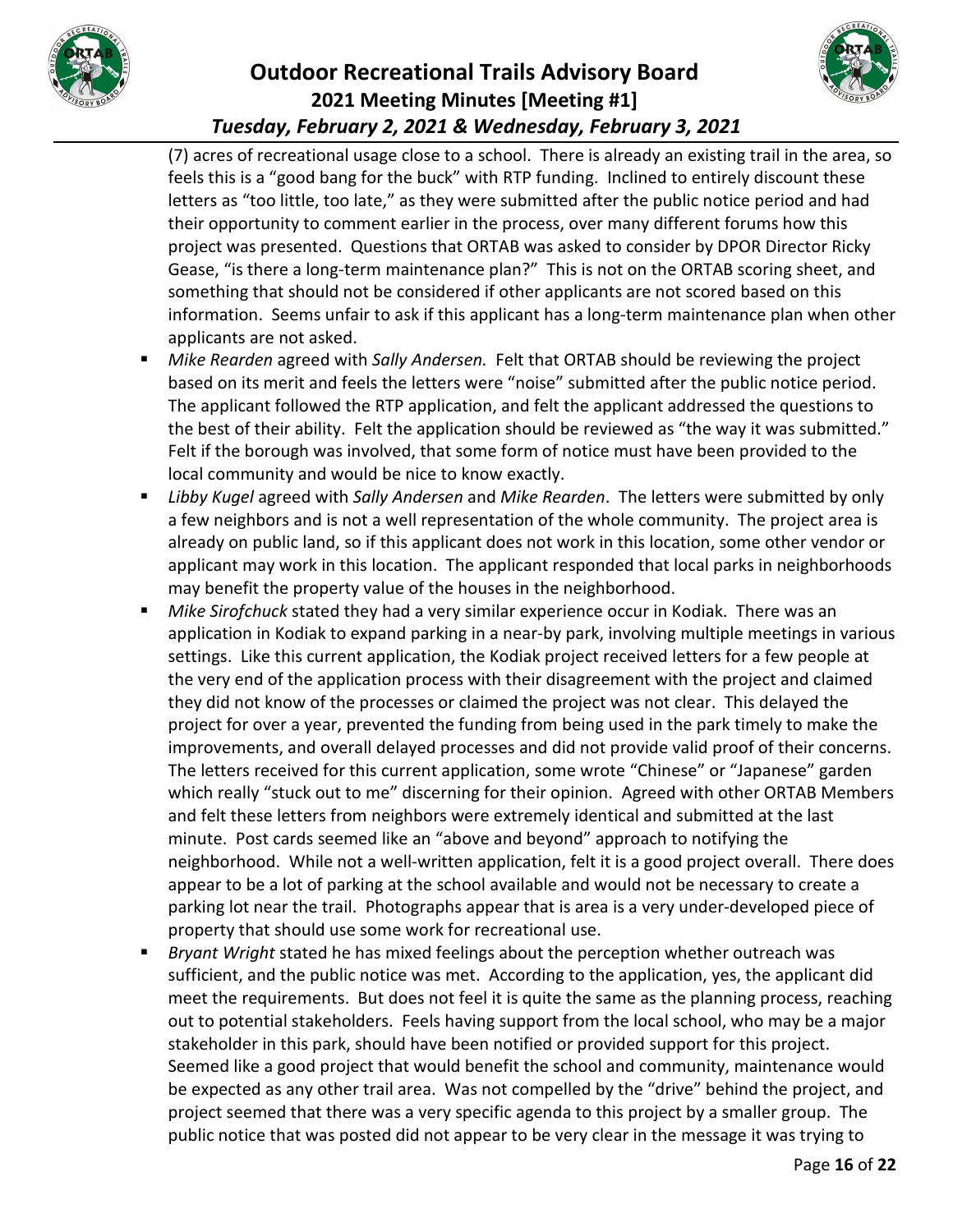



convey and explaining what the project is. The applicant reaching to the assembly, the assembly may not have been aware of the entire aspect of the project and may have approved based on limited information regarding the project scope of work. Felt the applicant was really trying to give their best with public notice but felt that it could have been more specific and detailed. Questions why parking would be necessary in the project area, when school parking is right across the street, again having the school's input on the project would be beneficial. Felt it probably is a very small group of people opposing the project but did not provide comment within the public notice period. The neighbors may not have been aware of the assembly and are upset not having enough information from the public notices. *Libby Kugel* appreciated this perspective from the borough or project manager perspective, good comments to consider in the public notice processes.

- *Christy Gentemann* agreed with *Bryant Wright*, has mixed feelings about the project. She recognized that applicant met with assembly earlier and more consistently to provide notice but felt that the local community may not have received as many details as to the specifics of the project. The letters showed the neighbors frustrations, but felt their responses were past the public comment deadline and should not be considered.
- *Lang Van Dommelen* agreed with *Mike Sirofchuck's* sentiments on the project. *Bryant Wright* made some excellent points to consider.
- *DPOR Director Ricky Gease* appreciated ORTAB's different perspectives and observations to consider. Part of the processes for the project involved the City of Soldotna and is an interesting case because it is within Kenai Peninsula Borough land but within the City of Soldotna. In projects like this, he would anticipate the City of Soldotna to be involved in this process, that there would be a letter of support from the City of Soldotna City Council, something through the planning process with the City of Soldotna regarding the trail. With the lease of land for the project area, one would expect more involvement and discussions with the public, discussions with the local school district and verify how their parking lots can be utilized for trail visitors. If Phase II involves the parking, where will the parking be located? The lease from the borough, the borough may choose to redact the lease or give to someone else, so who would be maintaining the area then? Felt that there are a lot of unanswered questions that need answers and would feel more comfortable approving the project if there was a letter of support from the City of Soldotna, letter of support from the school district. And how on-going maintenance will be addressed. Concerned with the capacity of a non-profit organization managing this level of project, and on-going management and maintenance of the project. Feels there may be other higher-priority projects within the State, at this time.
- *Meghan McClain* stated that there may still be a lot of questions to be addressed. No other additional comments at this time.

ORTAB has concluded discussion of RTP applications and final scoring, pending response from RTP Applicant for "Kenai Peninsula Peace Crane Garden Trail." ORTAB reviews the current project categories for each project to determine if the projects have been classified correctly, and make changes as needed (Motorized, Non-Motorized, Diversified).

#### **Break for Lunch, 12:00pm – 1:00pm**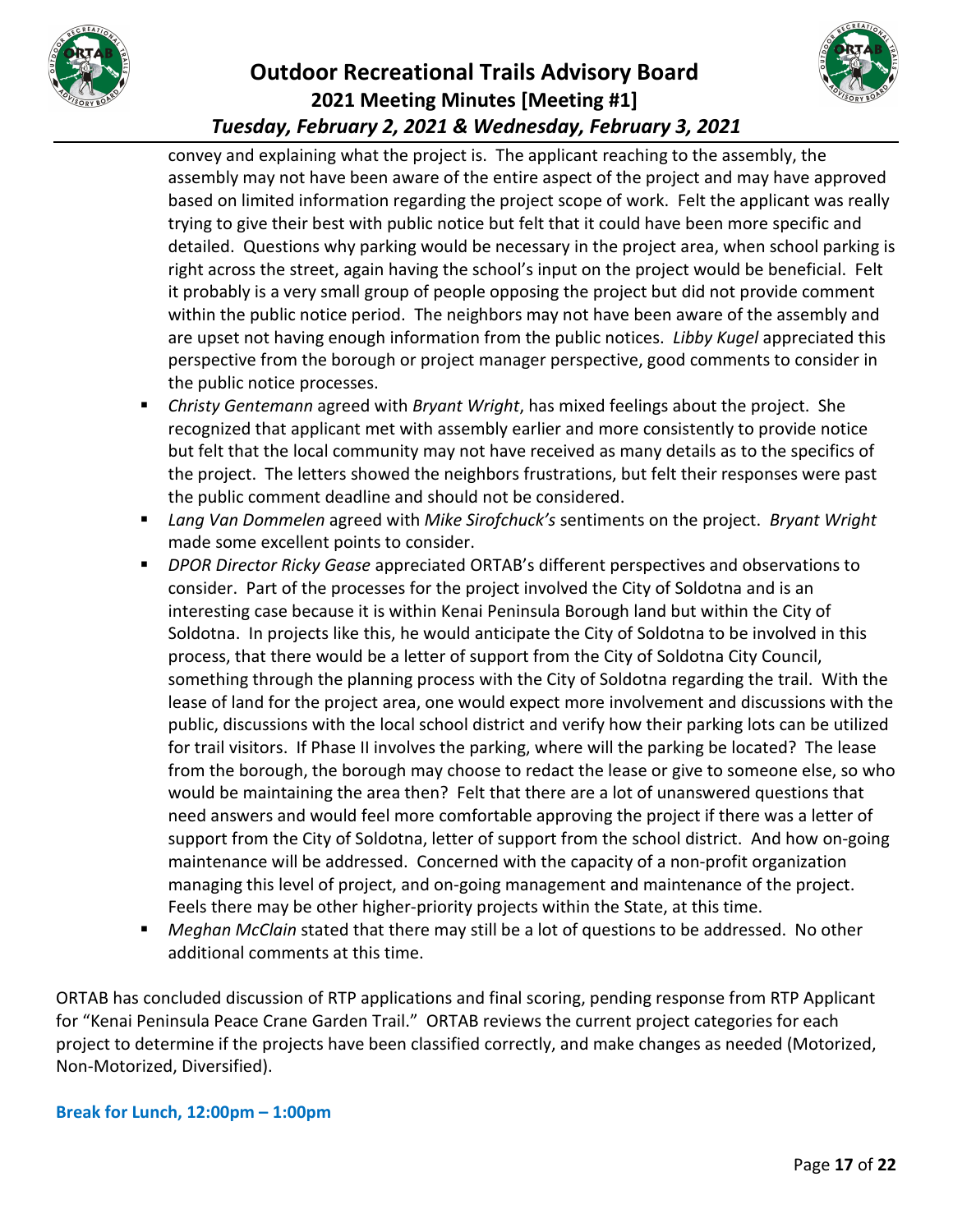



ORTAB continued review of current project categories for each project.

#### **ORTAB Recommendation:**

 *Mike Rearden* suggested the in future to entice more motorized projects, raising the current motorized maximum award limit above \$100,000.00.

ORTAB completed the review of current project categories for each project.

DPOR Tara Epperson reviewed options for ORTAB to submit final scoresheets to DPOR Director's Office:

Email: [Parks.RTPGrantApp@alaska.gov](mailto:Parks.RTPGrantApp@alaska.gov)

Mail: Division of Parks and Outdoor Recreation ATTN: Recreational Trails Program 550 West 7<sup>th</sup> Avenue, Suite 1380 Anchorage, AK 99501

DPOR Tara Epperson requested that all scoresheets, to include LWCF and RTP scoresheets, are submitted to DPOR Director's Office no later than Friday, February 19, 2021.

ORTAB Members asked if documents need to be returned to DPOR Director's Office. DPOR Tara Epperson initially stated documents do not need to be returned but requested if documents can be discarded. Sally Andersen asked, what if the documents were helpful for ORTAB to make notes for future reference when scoring. DPOR Tara Epperson appreciated this question and reconsidered initial statement. If ORTAB Members felt documents were helpful to ORTAB and to reference in future, ORTAB may choose to keep the documents but requested that documents remain confidential. Electronic signatures are acceptable for signing the scoresheets.

RTP Applicant for "Kenai Peninsula Peace Crane Garden Trails" joins the call at this time.

- *Jeff Budd* asked for more clarification on parking options for trail visitors. Applicant stated that trail is within proximity to homes and buildings, within the small City of Soldotna. Most visitors simply walk from their homes to visit this area. There is legal parking available on both sides of the road [Marydale] that is next to the project site, that the City of Soldotna has recognized. Until applicant reaches Phase II, applicant stated they would rely on street parking availability and parking from the local school across the street from the project site. The applicant cannot regulate parking where visitors park but stated there is legal parking on the street that visitors can utilize. The applicant stated that the school parking lot is not available for use during school hours but after hours, again stating that they cannot regulate where visitors choose to park.
- *Mike Sirofchuck* asked further, if street parking is available, does the applicant have an estimate of how many visitors can park on the street and how it may affect the parking of the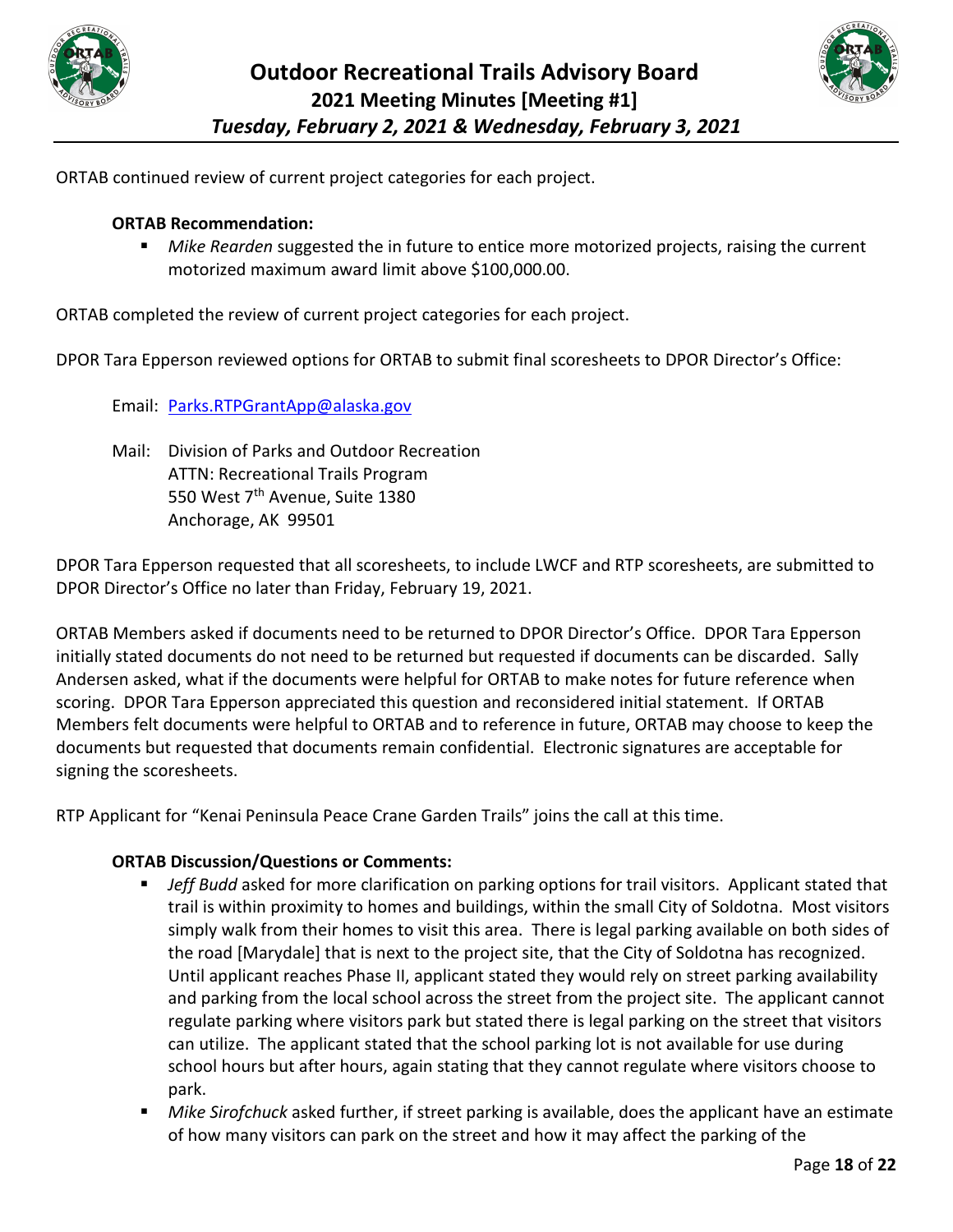



neighborhood. Applicant stated for the number of people helping on work in the area, parking has never been an issue and feels there is plenty of parking available along the length of the street. The applicant did not park on any other streets in the local community, so only the one street was utilized and was very clear to their volunteers and staff where they needed to park. Homes and driveways were not blocked and did not feel it impacted the neighbors' access to their streets, homes or driveways.

- *Libby Kugel* requested if a brief overview of ORTAB's earlier discussion could be provided to the applicant to inform the applicant on how discussion went to provide them with further insight. *DPOR Tara Epperson* offered to provide brief overview, and relayed key notes of ORTAB's earlier discussion to the applicant. Based on the application scoring criteria and the requirement outlined in the application, ORTAB agreed that the application met all of the requirements and is still considered for recommendation.
- *Bryant Wright* stated he felt the applicant did a good job with outreach with the resources they had available.

#### **ORTAB Recommendation:**

- *Bryant Wright* recommended that the public notice could have been conducted with more details, and possibly more involvement from both the school district and City of Soldotna to support the project. There may be some good contacts in the city to assist with vetting some of the public concerns for the project. Checking in with the school to seek a letter of support may be helpful as well. Applicant did state they have spoken with the site council members, and they appeared to be very excited about the project. Applicant stated they are working close with a point of contact at the City of Soldotna, who did inform them of the parking available along the street. Applicant had also been in contact with the Parks and Recreation and had discussed the project with local contacts in the Parks and Recreation to ensure they are following processes correctly for the project. The parking was not a part of this phasing so was not included in the application at this time. *Bryant Wright* recommended getting some of the documentation from the applicant's contacts may be beneficial to have some written support.
- *Mike Sirofchuck* agreed with *Bryant Wright and* recommended that the applicant obtain documents in writing from the points of contact that the applicant is speaking with to show more clarification in their application.

ORTAB has concluded discussion of RTP applications and final scoring. Motion passed for ORTAB to approve or deny the current final scores and project rankings. ORTAB Chairperson Mike Sirofchuck conducts a roll call motion to approve or deny the final scores and project rankings: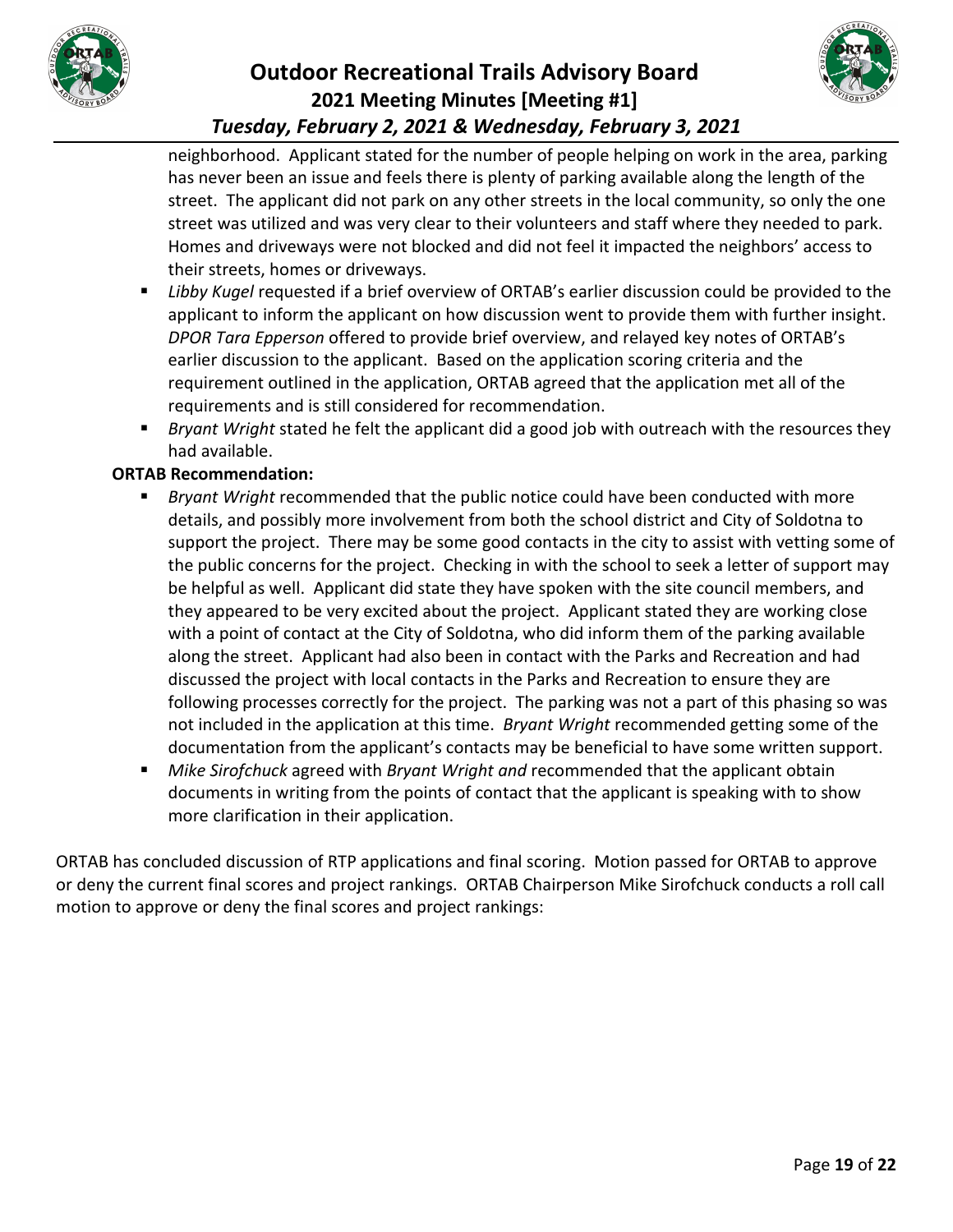



ORTAB has unanimously approved of the RTP Application – Funding Calculations Spreadsheet, approving of final score and project ranking.

|                                                                      |                                               | Average       |
|----------------------------------------------------------------------|-----------------------------------------------|---------------|
| $\overline{\mathbf{v}}$<br><b>Project Title</b>                      | Organization<br>$\overline{\mathbf{v}}$       | Application + |
| Chugach State Park Video Trail Guides                                | DNR DPOR Interpretation and Education Section | 92.22         |
| Caines Head SRA Trail Maintenance                                    | DNR DPOR Kenai Region                         | 92.11         |
| Shoup Bay Trail, Phase II                                            | Valdez Adventure Alliance                     | 90.00         |
| Point Bridget State Park Trails, Phase II                            | <b>DNR DPOR Southeast Region</b>              | 88.89         |
| Totem Bight Trail Improvements                                       | DNR DPOR Southeast Region                     | 88.67         |
| Little O'Malley Peak Trail                                           | Alaska Trails                                 | 88.43         |
| Sea Lion Cove State Marine Park Trail Repairs                        | Sitka Trail Works                             | 88.22         |
| Delta River Walk Park, Phase I                                       | Delta Junction Trails Association             | 87.89         |
| Ninilchik State Parks Trail Grooming Equipment DNR DPOR Kenai Region |                                               | 87.44         |
| Chena Lake River Park Trials Reroutes                                | Fairbanks North Star Borough                  | 87.38         |
| Isberg East-West Multi-Use Trail, Phase II                           | Fairbanks North Star Borough                  | 86.63         |
| Halibut Point SRS Latrine                                            | <b>DNR DPOR Southeast Region</b>              | 86.44         |
| Eklutna Lakeside Trail Brushing                                      | Alaska Trails                                 | 86.14         |
| Grewingk Glacier Management Unit                                     | DNR DPOR Interpretation and Education Section | 86.11         |
| Cindy and Crosswinds West Trail Improvements                         | Lake Louise Snow Machine Club, LLC            | 86.11         |
| Reflective Wands                                                     | Petersville Community Non-Profit Corporation  | 85.44         |
| Skeetawk Summer Trails Construction, Phase I                         | Hatcher Alpine Xperience                      | 83.89         |
| Saddle Tread Reshaping                                               | <b>DNR DPOR Kenai Region</b>                  | 82.44         |
| Halibut Point and Mosquito Cove Trail                                | <b>DNR DPOR Southeast Region</b>              | 80.44         |
| Eagle River Nature Center Trails                                     | Friends of Eagle River Nature Center          | 79.57         |
| Kenai Peninsula Peace Crane Garden Trails                            | Shimai Toshi Garden Trails, Inc.              | 78.89         |
| Haines Area Multi-Use Trail Maintenance                              | <b>DNR DPOR Southeast Region</b>              | 75.00         |
| FY2021 RTP Administrative Allowance                                  | ~DNR DPOR Grants Administration               |               |
| <b>Totals without Admin Allowance</b>                                |                                               |               |

Motion passed for ORTAB to accept or deny the current project categories and the current percentages categorized for Motor/Non-Motor/Diversified. ORTAB Chairperson Mike Sirofchuck conducts a roll call motion accept or deny the current project categories and the current percentages:

ORTAB has unanimously accepts to the current project category percentages.

DPOR Director Ricky Gease provides a brief presentation regarding the Statewide Comprehensive Outdoor Recreation Plan (SCORP). The overview is intended to inform ORTAB Members of what the plans will be for the SCORP and upcoming proposed projects within the State.

ORTAB Members each provide feedback on scoring, the review process, processes in general:

 *Sally Andersen* stated that the scoresheets have really improved this year, compared to years' prior. Would like to see a value per public dollar subjective category, like "professionalism-type" categories.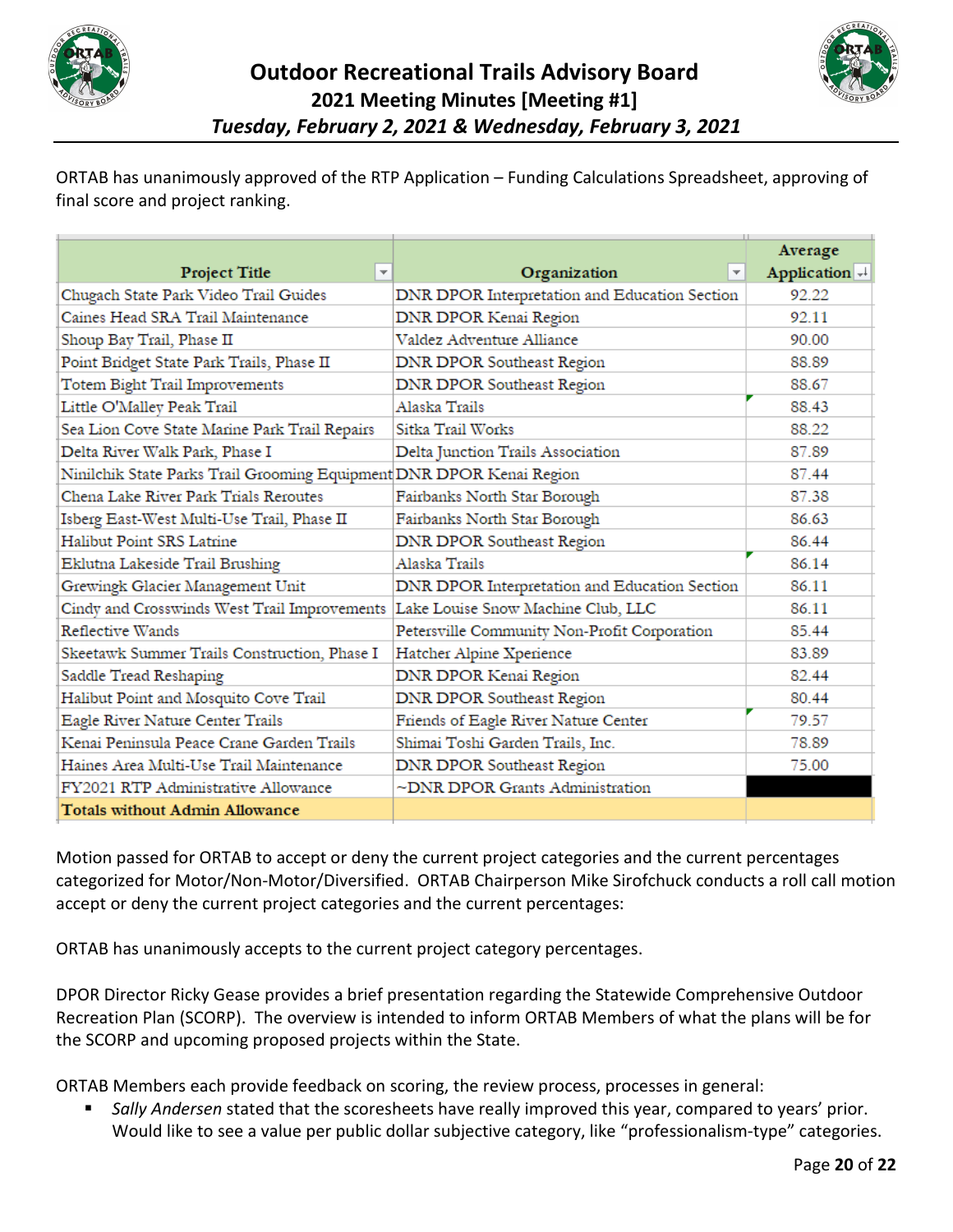



Did not feel there was a way to evaluate whether the project was "ready to go." Was not sure how the score of whether the budget was calculated correctly, maybe this is a bit obsolete. Would like to see Alaska State Parks required to submit public letters of support to understand public value a little bit better.

- *Mike Sirofchuck* recognized that *Mike Rearden* has been a long-term member of ORTAB and recognizes all his hard work and service. Thank you for all your service!! Prior years, RTP has received double the number of applicants so was glad to see that there were not as many applications as possible and less stress. With 22 application, there was enough time available to review. If there may more in future years and would like more time if more applications are submitted. Would like to include in the application, whether the project offered "new recreational opportunities." Recommended creating more emphasis in the application for more photos and better maps with more precise reflection of where the project location is at. Thanks for all the hard work from DPOR staff and ORTAB!!
- *Jeff Budd* recognized the new ORTAB Members! Great expertise and knowledge really appreciated the in-depth discussion points made. DPOR Tara Epperson did amazing job. DPOR Director Ricky Gease has done a wonderful job providing insight and thank you for joining today's meeting. A great job to DPOR staff running the meeting.
- **Libby Kugel felt the timeframe was good to review the applications. Recommended if the application** could have a two- or three- sentence project summary at the top of the page or application may be helpful when referencing what the application includes. Liked that the scoresheet aligned with the application so made it easy to score project better. Is interested in applying for a second term, as this is the final year to her first term. *Sally Andersen* would also be interested in applying for a second term.
- *Mike Rearden* thought the scoresheets were a huge improvement, would recommend that with the scoresheets being 8 pages, if the scoresheets could be mailed to ORTAB in future to save their own paper. Application formatting has improved considerably in recent years, which has made it easier to review and score projects. The quality of the ORTAB Members has been the best as he's ever seen, everyone has been tremendous. Joined ORTAB 9 years ago, initially as a representative for western and rural area in Alaska. The difficulties that go along with seeking permissions for the projects was considerable. This may be why too many applicants from the bush or more rural areas have not been seen but would like to see more rural projects come through. Thank you to everyone and has been very fun getting a chance to work together!
- *Christy Gentemann* was very excited to join this board, and felt the process went very smooth! Thank you, to DPOR Tara Epperson and ORTAB Chairperson, for your professionalism! The meeting was run very well. Felt scoring time was adequate and went well. Would recommend adding to the application what the project cost would be to the public, so that the applicant could clarify and relay clearly in the project. Thank you to everyone!
- *Meghan McClain* thanks DPOR Tara Epperson for assisting with the meeting and appreciates all the board member's time. Feels the applications were laid out well and well-organized. Thank you for everyone's time!
- *Bryant Wright* thanks to ORTAB Members and ORTAB Chairperson Mike Sirofchuck! Has been a wonderful learning process and is great to see the review process. Thank you to DPOR Tara Epperson, and DPOR Director Ricky Gease attending the meeting and providing insight to some of the Alaska State Parks projects. Guidance on the use category may be helpful, including the five categories that FHWA uses to categorize projects. Like adding the question of adding "solving the recreational